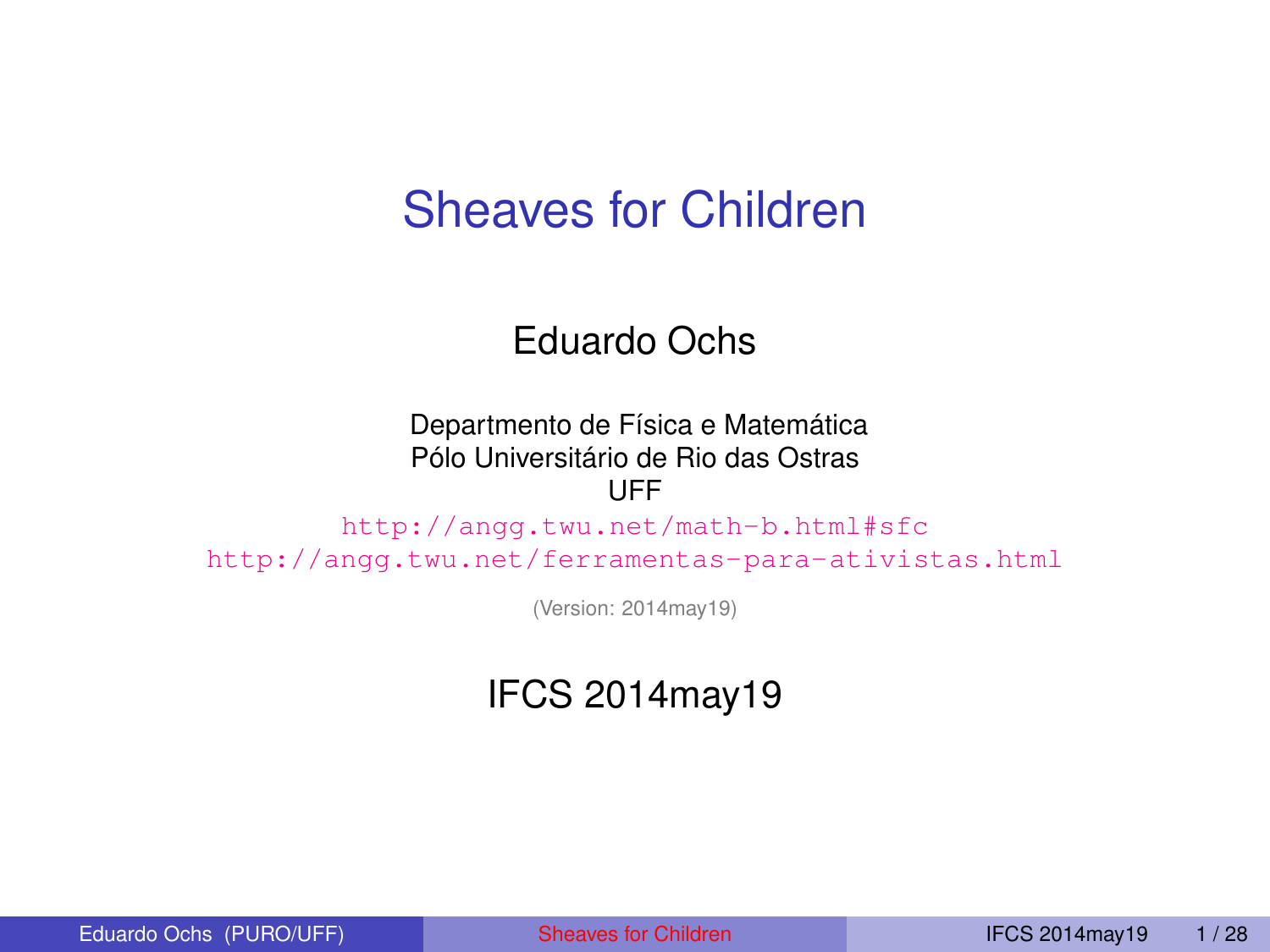#### Where sheaves stand

| | Topos Theory | | \_\_\_\_\_\_\_\_\_\_\_\_ | | Sheaves | |\_\_\_\_\_\_\_\_\_\_\_\_\_\_\_\_| |

\_\_\_\_\_\_\_\_\_\_\_\_\_\_\_\_\_\_\_\_

Category Theory | Cartesian Closed Categories, Lambda-Calculus, Intuitionistic Logic

Modal Logic (S4)

Topology

Algebraic Geometry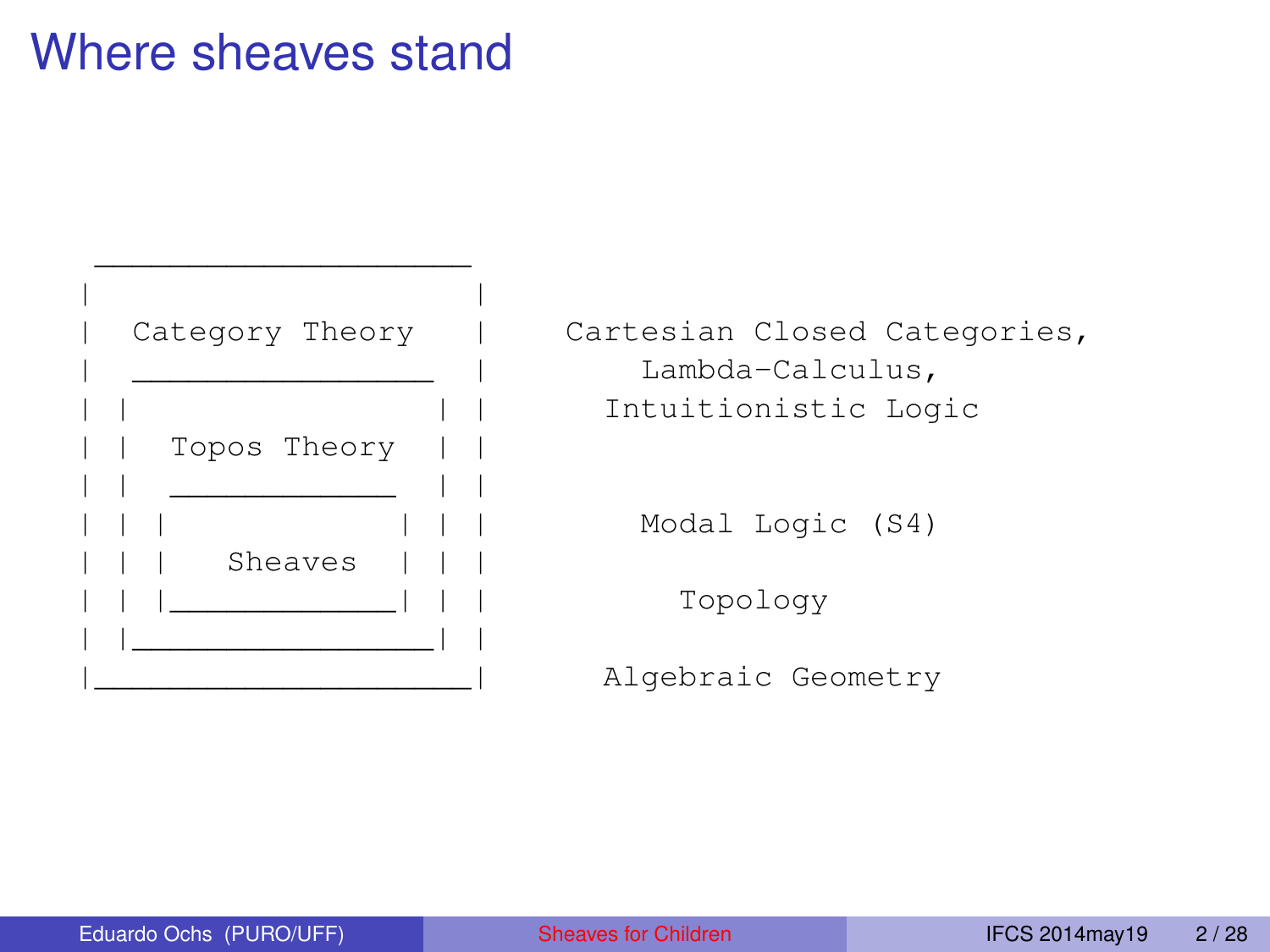# CT: Why?

Category Theory is fascinating (for some people!), but (usually) too abstract...

The right level of abstraction makes lots of proofs *almost* automatic: *proving* something in CT means *constructing* something (CT is constructive!), and all "natural" constructions are equivalent ("coherence").

More or less like this:

*Let A and B be (arbitrary) sets. Then there is an "obvious" function flip* :  $A \times B \rightarrow B \times A$ .

This *ought* to make some parts of CT *easy*!!!

(Long story... see "Internal Diagrams and Archetypal Reasoning in Category Theory")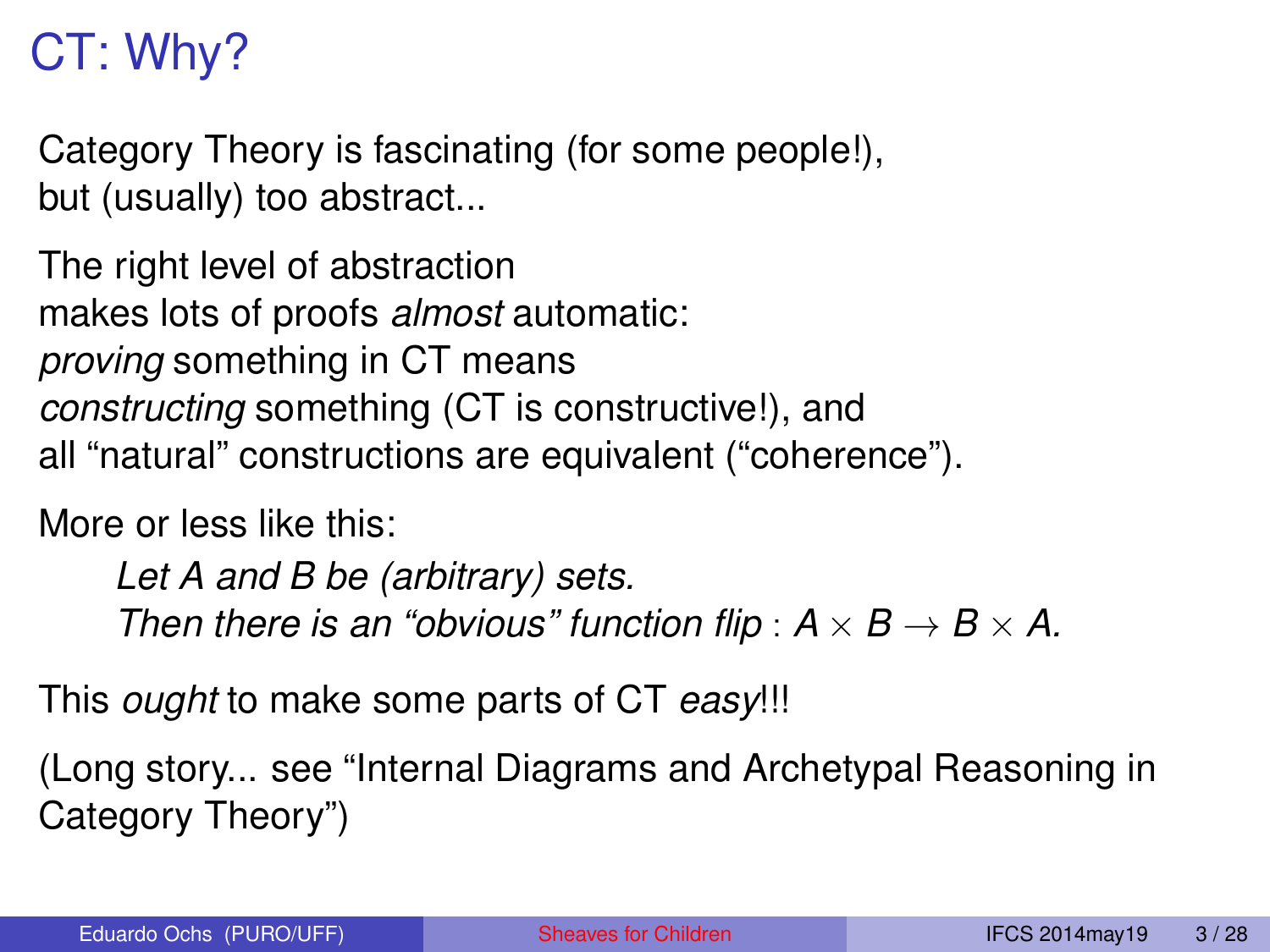# Why study CT *now*?



Public education in Brazil is being dismantled maybe we should be doing better things than studying very technical & inaccessible subjects with no research grants -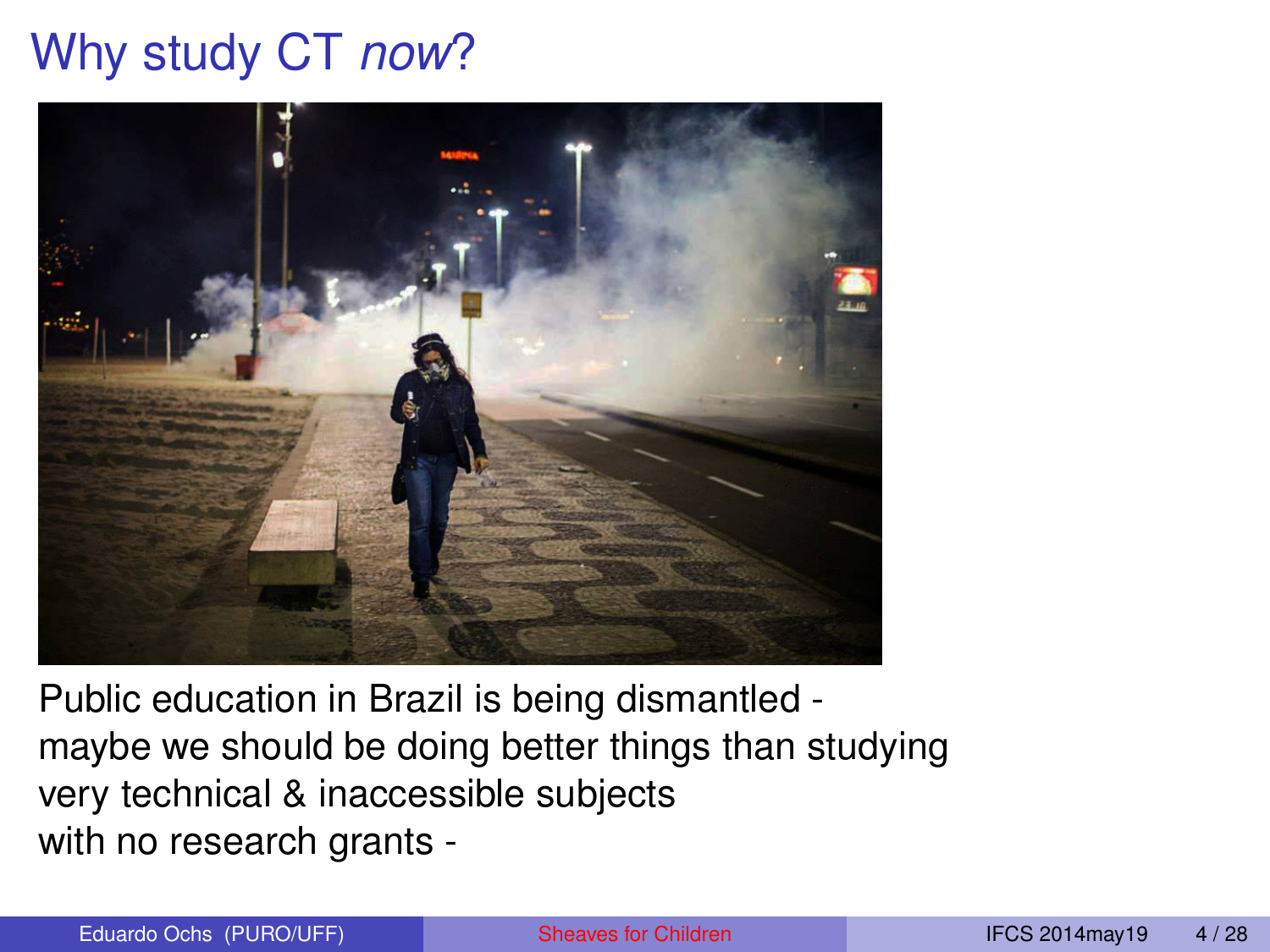# Category theory should be more accessible

Most texts about CT are for specialists in research universities... *Category theory should be more accessible.*

To whom?...

- Non-specialists (in research universities)
- Grad students (in research universities)
- Undergrads (in research universities)
- **Non-specialists (in conferences where we have to be quick)**
- Undergrads (e.g., in CompSci in teaching colleges) ("Children")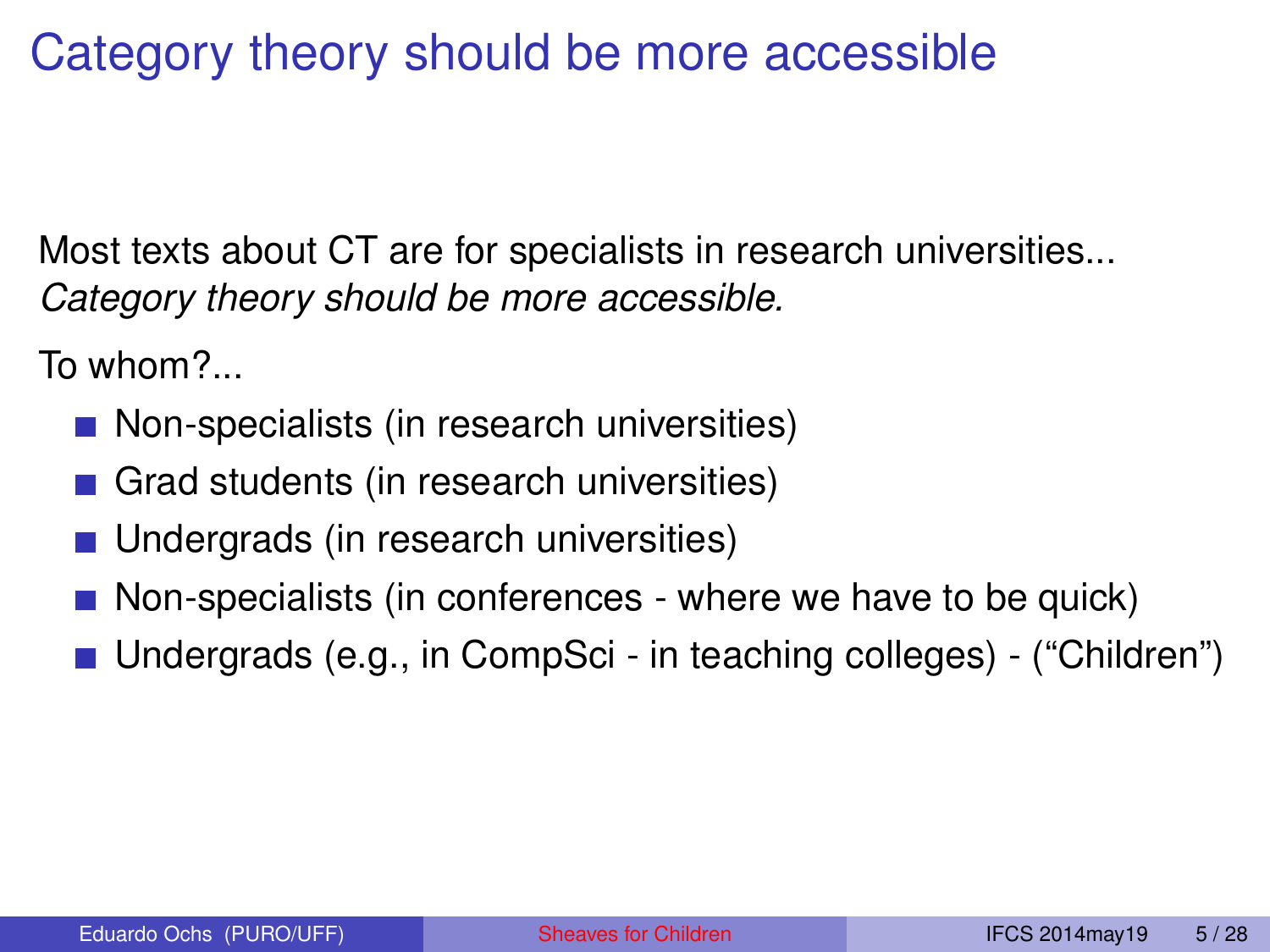#### ZSets

Take a finite, non-empty subset of  $\mathbb{N}^2;$ 

translate it lowerleftwards as most as possible in  $\mathbb{N}^2,$ until you get something that touches both axes.

Subsets of  $\mathbb{N}^2$  obtained in this way are said to be "well-positioned", and we call them *ZSets*.

We can use a positional notation with bullets to denote our favourite ZSets (unambiguously!)...

| V∣Vee                   | $\left\{ \left(0,1\right),\left(2,1\right),\left(1,0\right)\right\}$                                                      |
|-------------------------|---------------------------------------------------------------------------------------------------------------------------|
| $\left  K \right $ Kite | $\left  \begin{array}{c} \bullet \\ \bullet \\ \bullet \end{array} \right $ {(1,3), (0,2), (2,2), (1,1), (1,0)}           |
|                         | $H$ House $\begin{array}{ c c c c }\hline H&\text{House} & \text{if (1,2), (0,2), (2,2), (0,1), (2,1)}\hline \end{array}$ |

↑ Some of my favorite ZSets note that they have both short, one-letter names and long, pronounceable names.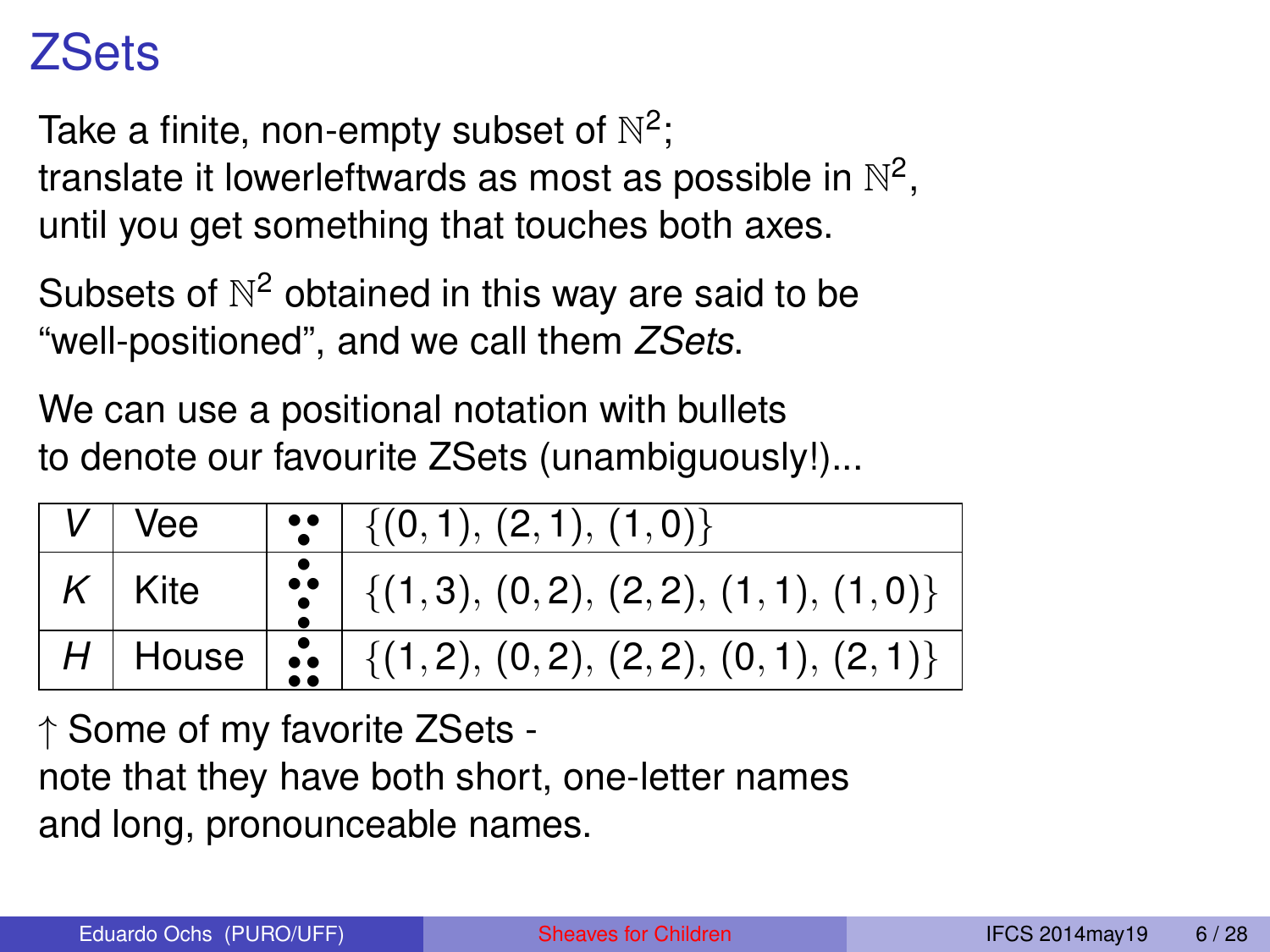#### ZDAGs

An arrow between points of  $\mathbb{N}^2$  that goes one unit down and 0/1/-1 units horizontally is called a *black pawn's move*.

Take a ZSet, *D*, and draw all possible black pawns moves between its points; this gives us a set of arrows, BPM(*D*), that turns *D*, a ZSet, into a directed, acyclical, graph, D, in a canonical way:  $\mathbb{D} = (D, \text{BPM}(D)).$ 

Note the change of font!!!:  $D \rightarrow \mathbb{D}$ 

Example:

*K* = • • • • • = (1, 3) (0, 2) (2, 2) (0, 1) (0, 0) K = (1, 3) (0, 2) (2, 2) (0, 1) (0, 0) . & & . ↓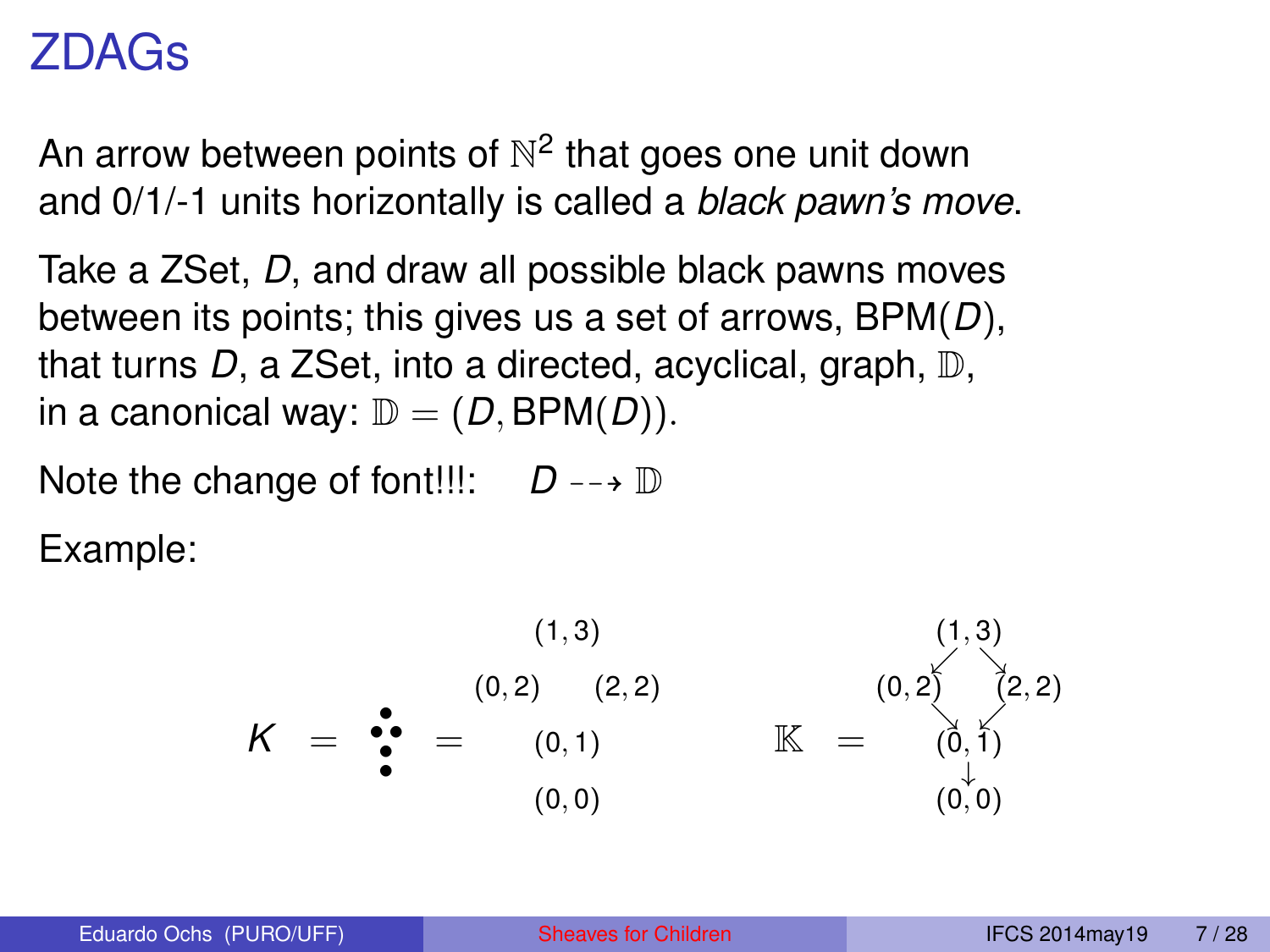#### Truth-values

#### A function from a ZSet *D* to {0, 1} is a *modal truth-value*.

The positional notation gives us a way to write modal truth-values very compactly, and the points on a ZSet have a natural order - the "reading order", in which we read them line by line, left to right in each line.

This gives us a way to *read aloud* modal truth-values and to list all modal truth-values in order.

$$
b \begin{matrix} a & 0 \\ b & 1 \\ c & 0 \end{matrix} = P \qquad (* \text{Kite 00110}^n)
$$

Notation:  $\mathcal{P}(\mathbb{D})$  is the set of modal truth-values on  $\mathbb D$ We use " $\mathcal{P}(\mathbb{D})$ " because  $\smallint_{0}^{0}$ 1 "is"  $\lbrace c,d \rbrace$  ( $\subset$   $K)$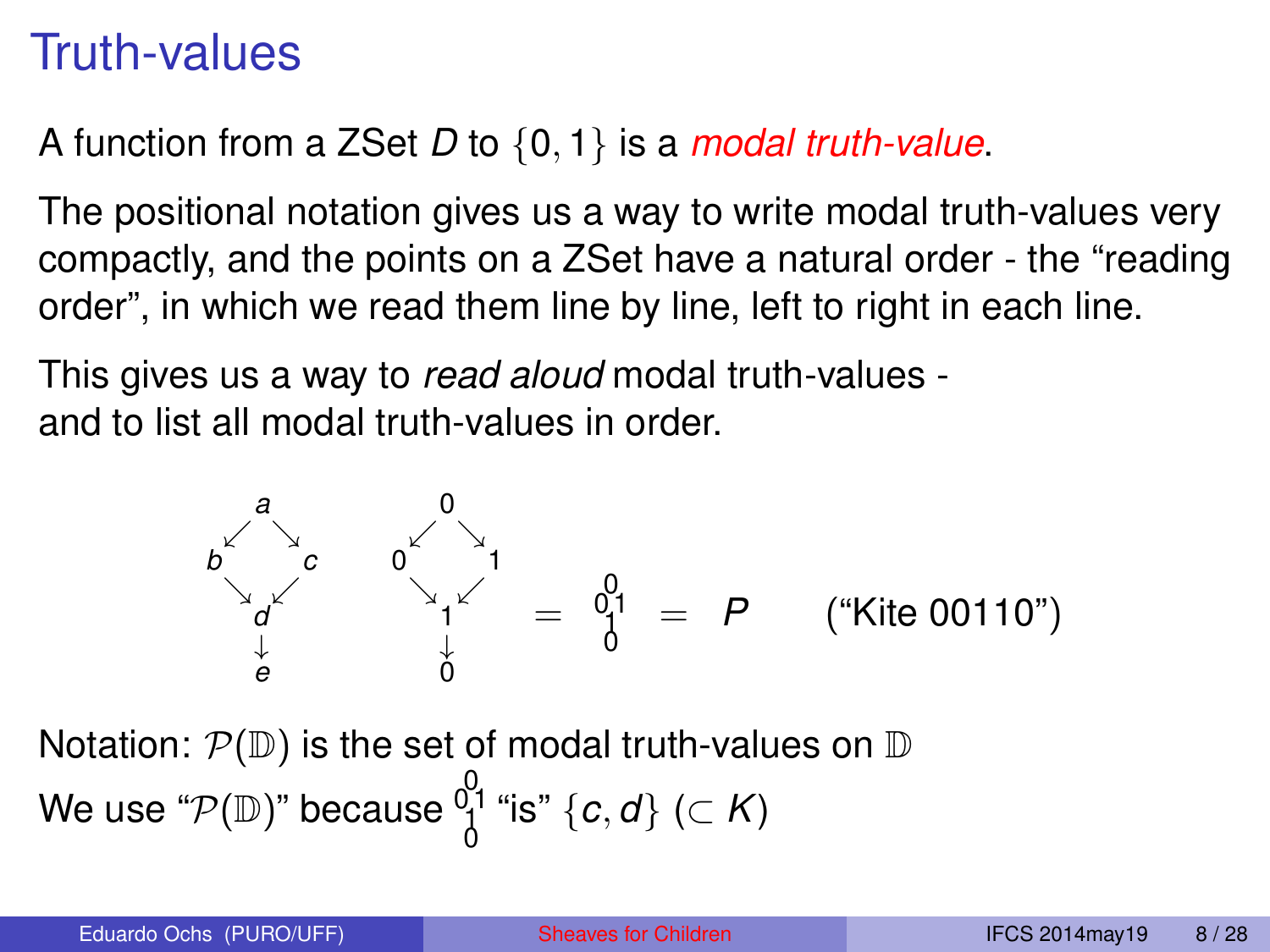# Intuitionistic truth-values



Now consider that each 1 in *P* is covered with (wet) black paint. Then *P* ("Kite 00110") is not *stable*, because the paint of the 1 in position *d* will flow down into the 0 of position *e*, and paint it black.

*Stable* modal truth-values are called *intuitionistic truth-values*.

Notation: ↓*P* is *P* after letting the black paint flow down. Example:  $\downarrow_0^{0,1} = \begin{bmatrix} 0 & 0 \\ 1 & 1 \end{bmatrix}$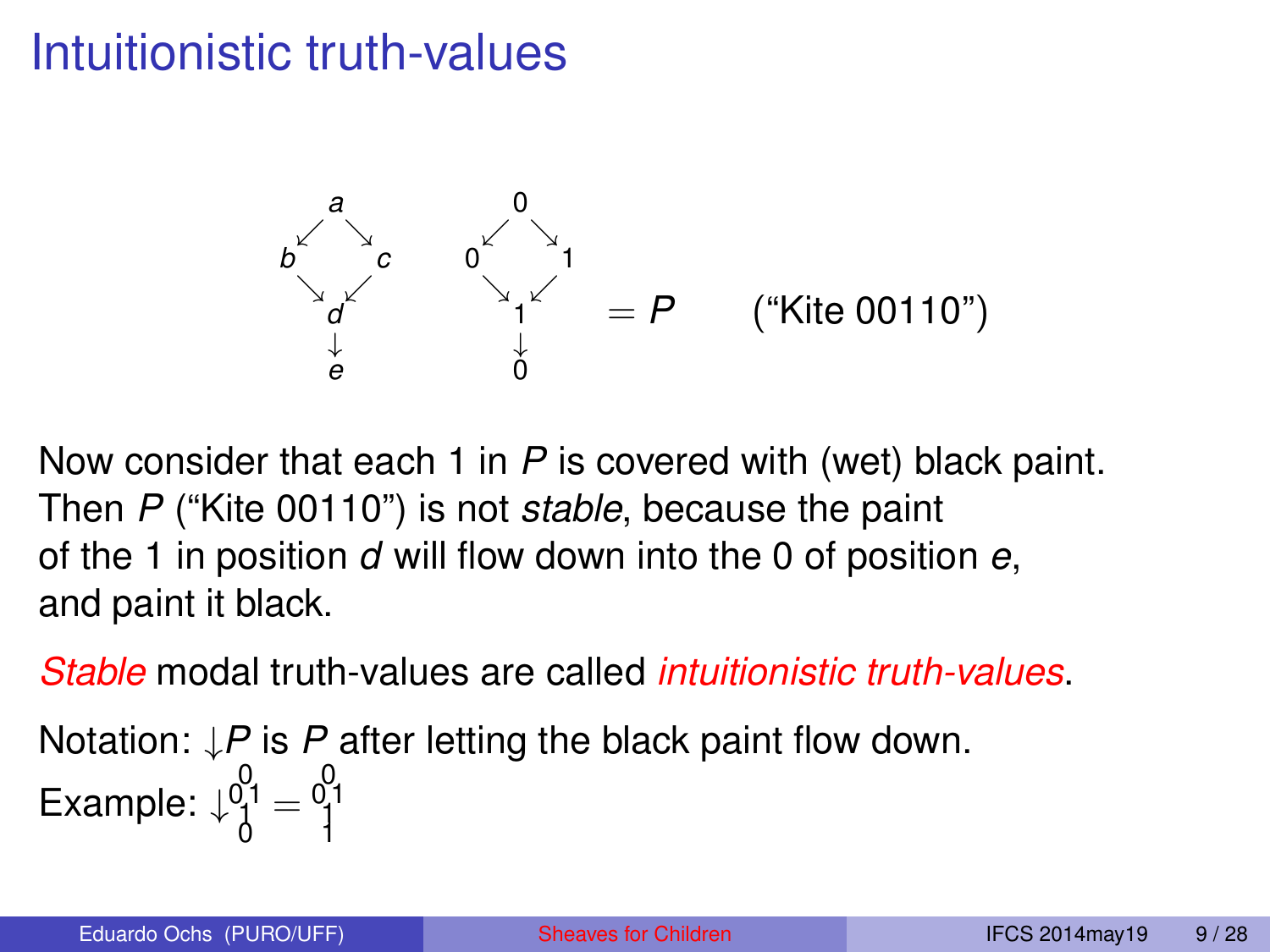# The order topology

$$
\downarrow^{0,1}_0=\begin{smallmatrix}0\\1\\1\end{smallmatrix}
$$

Notation:  $\mathcal{P}(\mathbb{D})$  is the set of modal truth-values on  $\mathbb D$ Notation:  $\mathcal{O}(\mathbb{D})$  is the set of intuitionistic truth-values on  $\mathbb D$ 

$$
\downarrow: \mathcal{P}(\mathbb{D}) \to \mathcal{O}(\mathbb{D})
$$

The topology O(D) is the *order topology* an arrow  $\alpha \rightarrow \beta$  in  $\mathbb D$  means that if an open set contains  $\alpha$  it has to contain  $\beta$  too.

(Order topologies are Alexandroff.)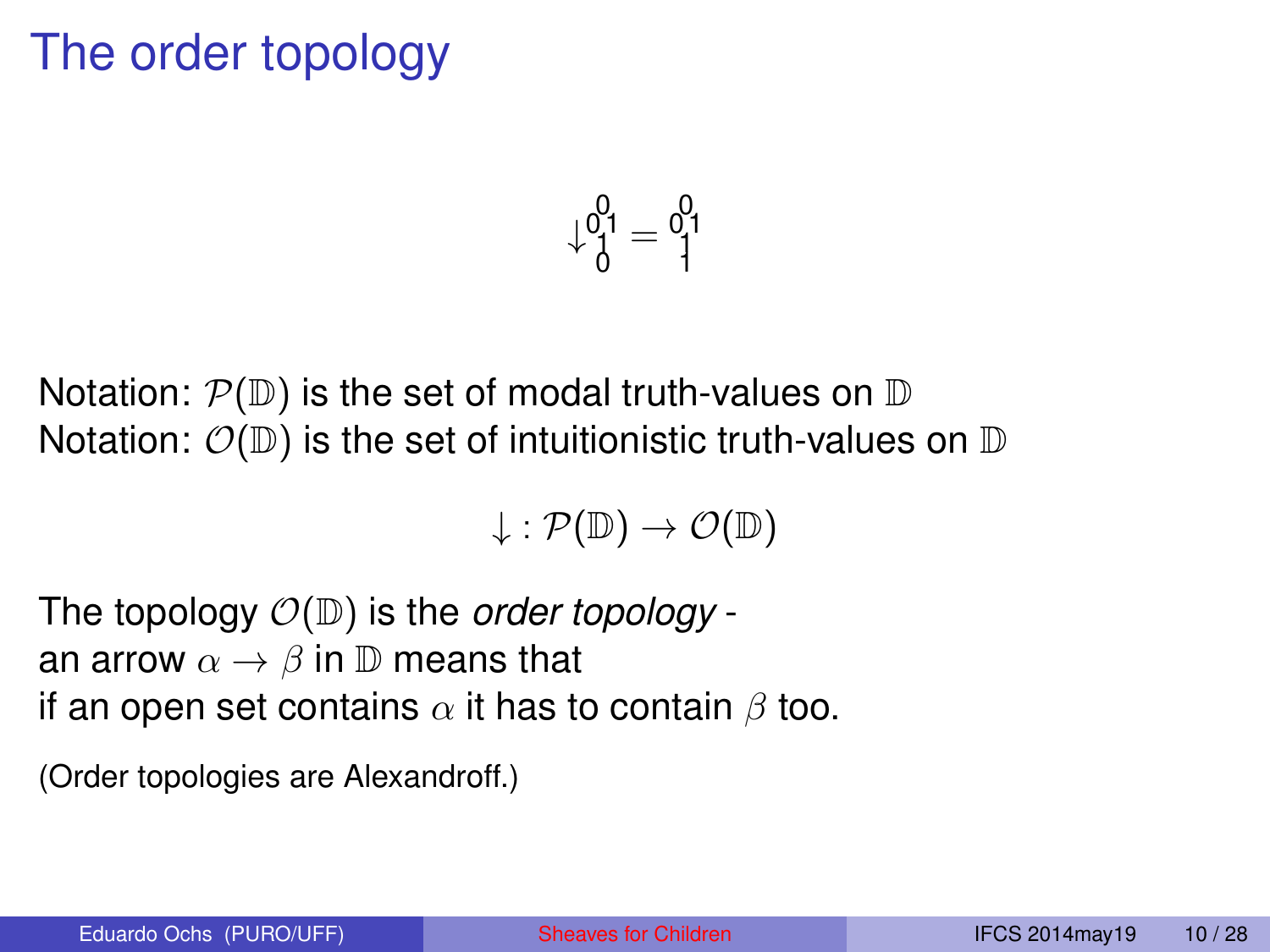# Priming

Amazing fact: very often  $\mathcal{O}(\mathbb{D})$  can be represented as a ZDAG too!  $\mathcal{O}(\mathbb{D})$  has a natural order:

$$
P\rightarrow Q\text{ means }P\leq Q,\,P\subseteq Q,\,P\vdash Q,
$$

and  $\top = \frac{1}{1}$  ("Top") is the terminal of the category...

But if we draw  $\mathcal{O}(\mathbb{D})^{\mathsf{op}}$  instead of  $\mathcal{O}(\mathbb{D})$ we can see clearly how  $\mathbb{D}\hookrightarrow \mathcal{O}(\mathbb{D})^{\mathsf{op}}$ :



Note that  $\downarrow$ *ab* =  $\downarrow$ {*a*, *b*} =  $\downarrow$ <sup>1</sup><sub>0</sub><sup>1</sup> = <sup>1</sup><sub>1</sub><sup>1</sup>. Def:  $\mathbb{D}' = \mathcal{O}(\mathbb{D})^{\text{op}}$ .  $\mathbb{V}' \cong \mathbb{K}$  - and, by abuse of language,  $\mathbb{V}' = \mathbb{K}$ .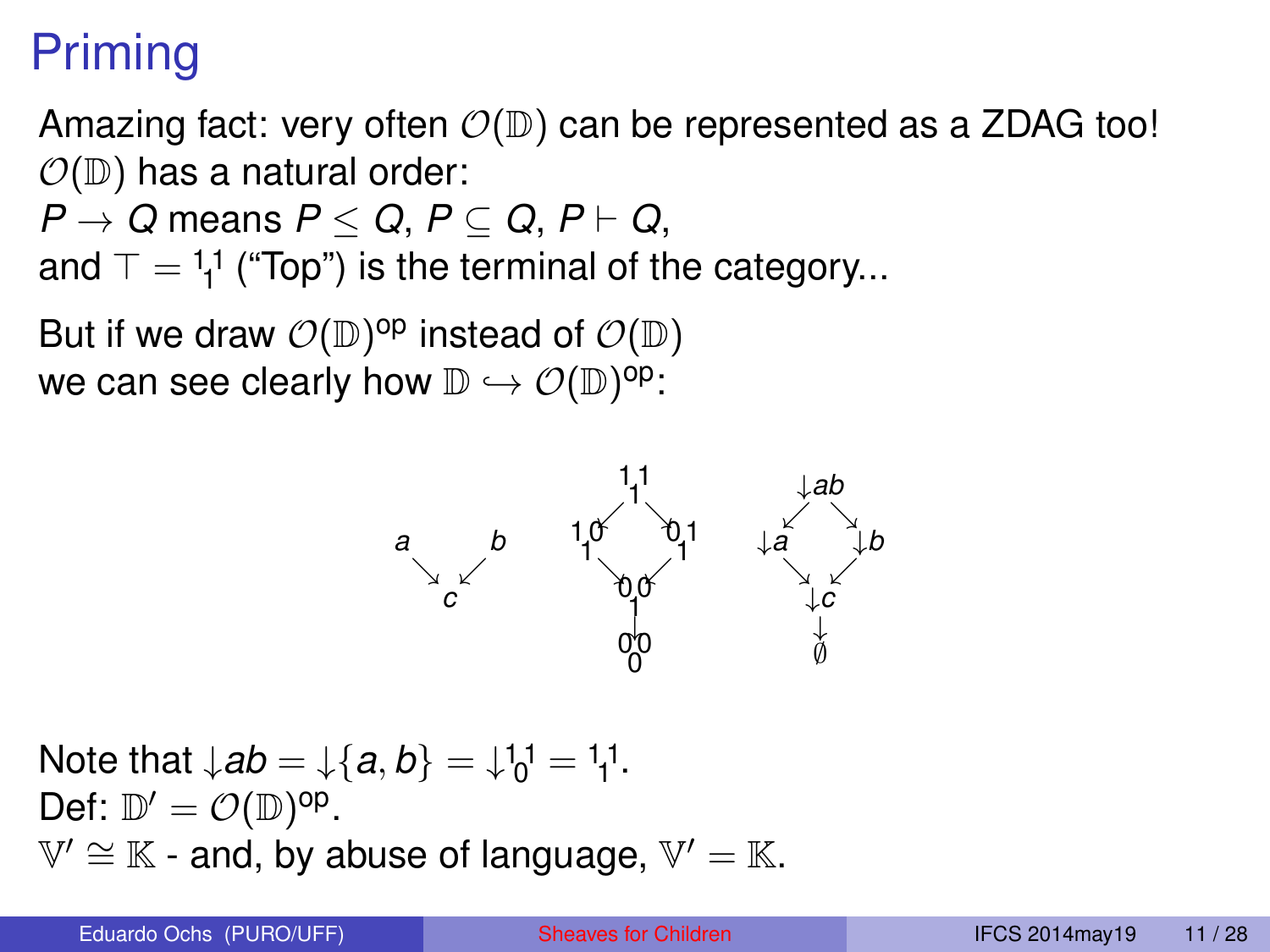# **Unpriming**

If  $\mathbb{C}' = \mathbb{D}$  can we recover  $\mathbb{C}$  from  $\mathbb{D}$ ? Better: if  $D$  is a ZDAG that is a Heyting algebra can we find a  $\mathbb{C} \subset \mathbb{D}$  such that  $\mathbb{C}' = \mathbb{D}$ ? Can we use that to determine quickly whether an arbitrary  $D$  is a Heyting algebra? Yes, yes, & yes!

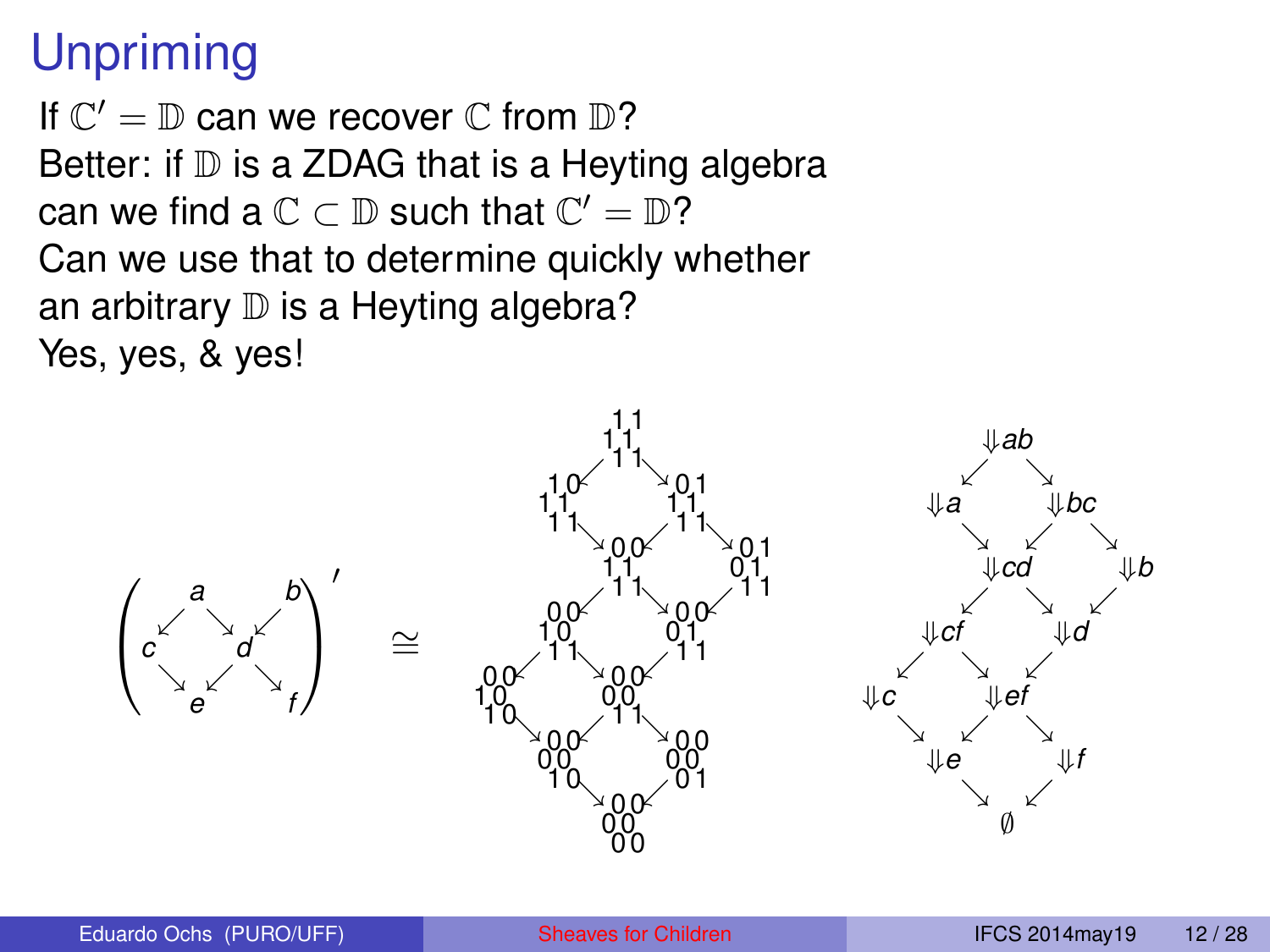# Priming: theorems

We say that  $\mathbb D$  is *3-thin* when •••  $\not\subset \mathbb D$ . We say that  $\mathbb D$  is *square-thin* when  $\mathbf{\hat{}}$  :  $\neq \mathbb D$ . We say that  $D$  is *thin* when it is both 3-thin and square-thin. Fact: if  $D$  is 3-thin then  $D'$  is a ZDAG. Fact: if  $D$  is thin then  $D'$  is a thin ZDAG.

Fact: every topology - whether planar or not - is a Heyting algebra - i.e., we can interpret  $T, F, \wedge, \vee, \rightarrow, \neg$  on it, and every  $\mathbb{D}'$  is a topology...

Priming gives us LOTS of Heyting algebras, and lots of *planar* Heyting algebras!

*Topological* sheaves are defined on diagrams like  $\mathbb{D} \hookrightarrow \mathbb{D}' \hookrightarrow \mathbb{D}''$ .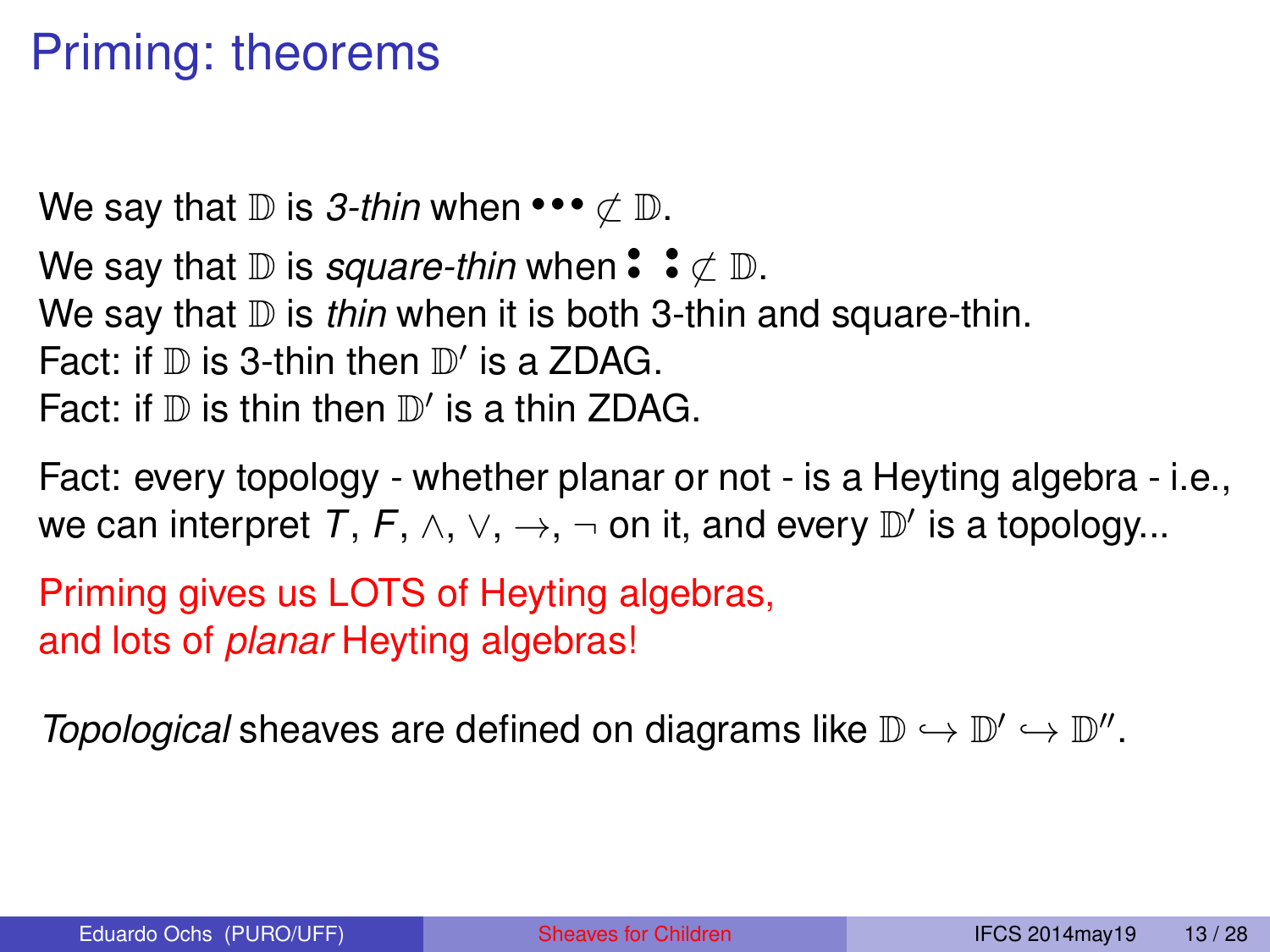# Glueing locally-defined functions

Let *U* be  $(-\infty, 1)$ and *V* be  $(0, \infty)$ ... Consider these open sets in R,



and the sheaf *C* of  $\mathcal{C}^{\infty}$  functions from them to R.

Upward arrows are *inclusions* (of an open set into another). Downward arrows are *restrictions* (of domains).

Two functions  $f_{U}$  and  $f_{V}$  are *compatible* if their restrictions to *U* ∩ *V* coincide.

Each compatible family  $\{f_U, f_V\}$  in C has a unique glueing  $f_X$ . Generalize that, and you get the definition of *sheafness*.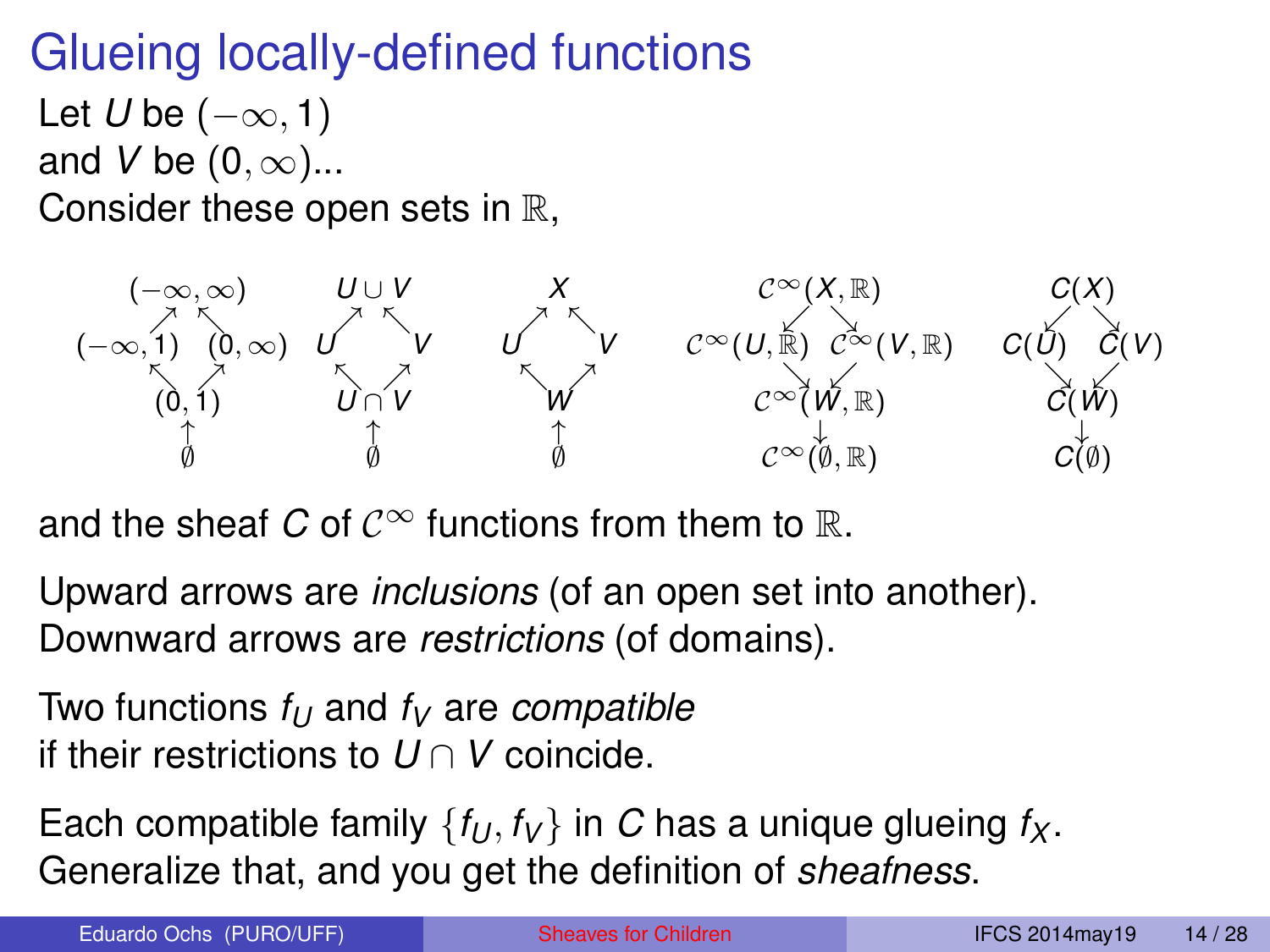#### **Sheafness**

A compatible family  $\{f_U, f_V\}$  is defined on  $\{U, V\} = \begin{bmatrix} 0 \\ 1 \\ 0 \end{bmatrix}$ and it can be extended, using the restriction maps  $\rho_{IW}$  :  $FU \rightarrow FW$ etc,

to a downward-closed compatible family  $\{f_U, f_V, f_W, f_{\phi}\}\$ , defined on  $\{U, V, W, \emptyset\} = \begin{cases} 0 & \text{if } 0 & \text{if } 0 & \text{if } 0 & \text{if } 0 \end{cases}$ 

The "unique glueing"  $f_X$  of  $\{f_U, f_V\}$  can be extended to a downward-closed compatible family  $\{f_X, f_U, f_V, f_W, f_{\emptyset}\},$ defined on  $\{X, U, V, W, \emptyset\} = \frac{1}{1}^{1}$ .

The restriction

$$
\{f_X,f_U,f_V,f_W,f_{\emptyset}\} \ \stackrel{\rho}{\mapsto} \ \{f_U,f_V,f_W,f_{\emptyset}\}
$$

is trivial to define sheafness means that maps like these are bijections.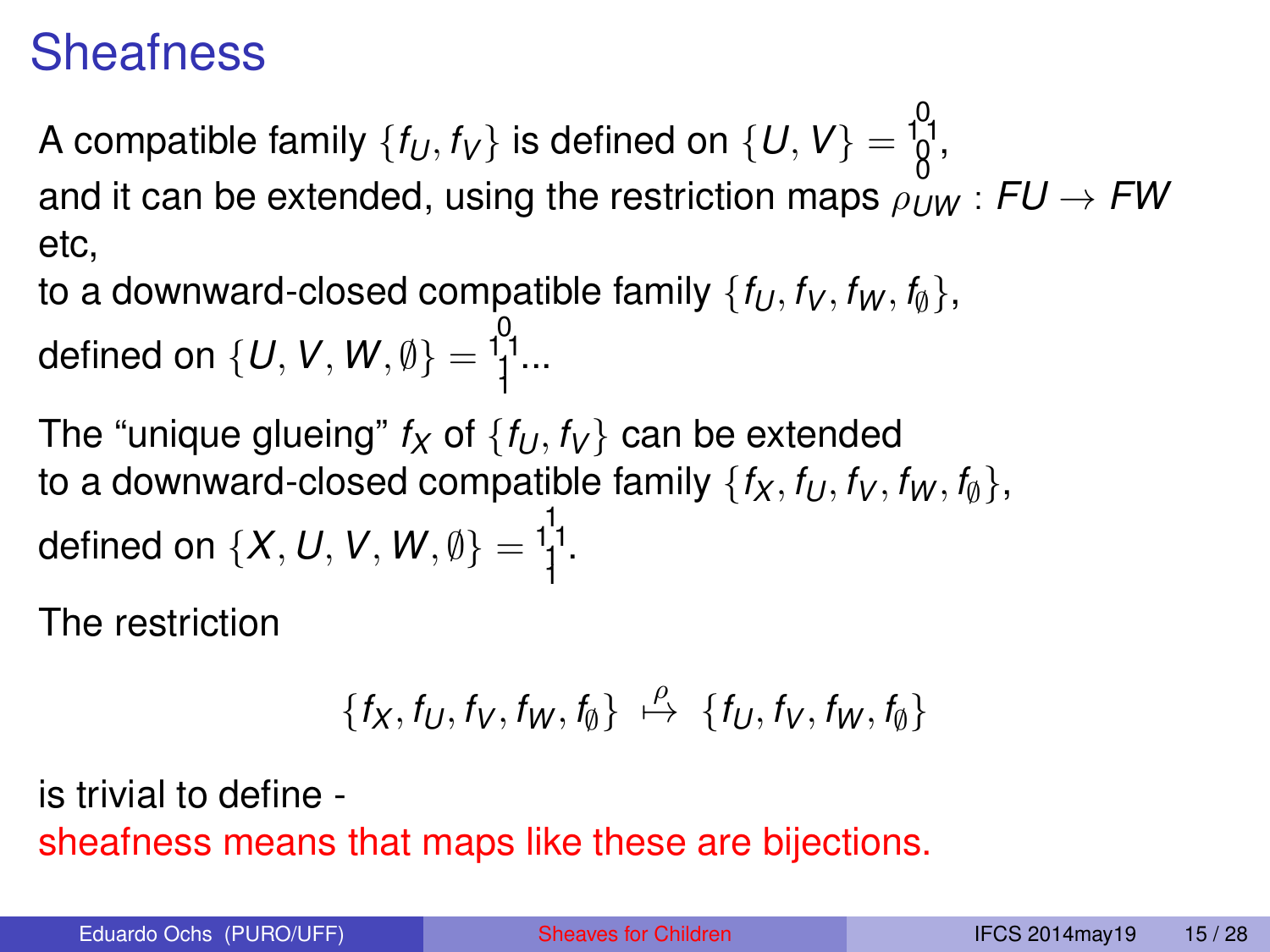# Topological sheafness

A closure operator:

$$
\sqcup\{U,V,W,\emptyset\}=\{X,U,V,W,\emptyset\}
$$

it takes the union  $U \cup V \cup W \cup \emptyset = X$ and then all subsets of that. It acts on  $\mathbb{V}''$ :  $\Box$ :::'''  $\rightarrow$ :'''

$$
\sqcup\substack{1\\1\\1}^0=\substack{1\\1\\1}
$$

Which elements of  $\mathbb{V}''$  are stable by  $\sqcup$ ? Only  $\downarrow$  {  $U, V$ } $\mapsto$   $\downarrow$  { $X$ } ( $\frac{1}{1}$ <sup>1</sup> $\mapsto$   $\frac{1}{1}$ <sup>1</sup>) and Ø $\mapsto$  {Ø} ( $\frac{0}{9}$  $\mapsto$   $\frac{0}{9}$  $\uparrow$ ) are *not* stable by  $\sqcup$ .

The stable elements of  $\mathbb{V}''$  are these:  $\begin{bmatrix} 1 \\ 1 \\ 1 \end{bmatrix}$ 

0 These diagrams of stable elements are what we need to define sheaves "in general".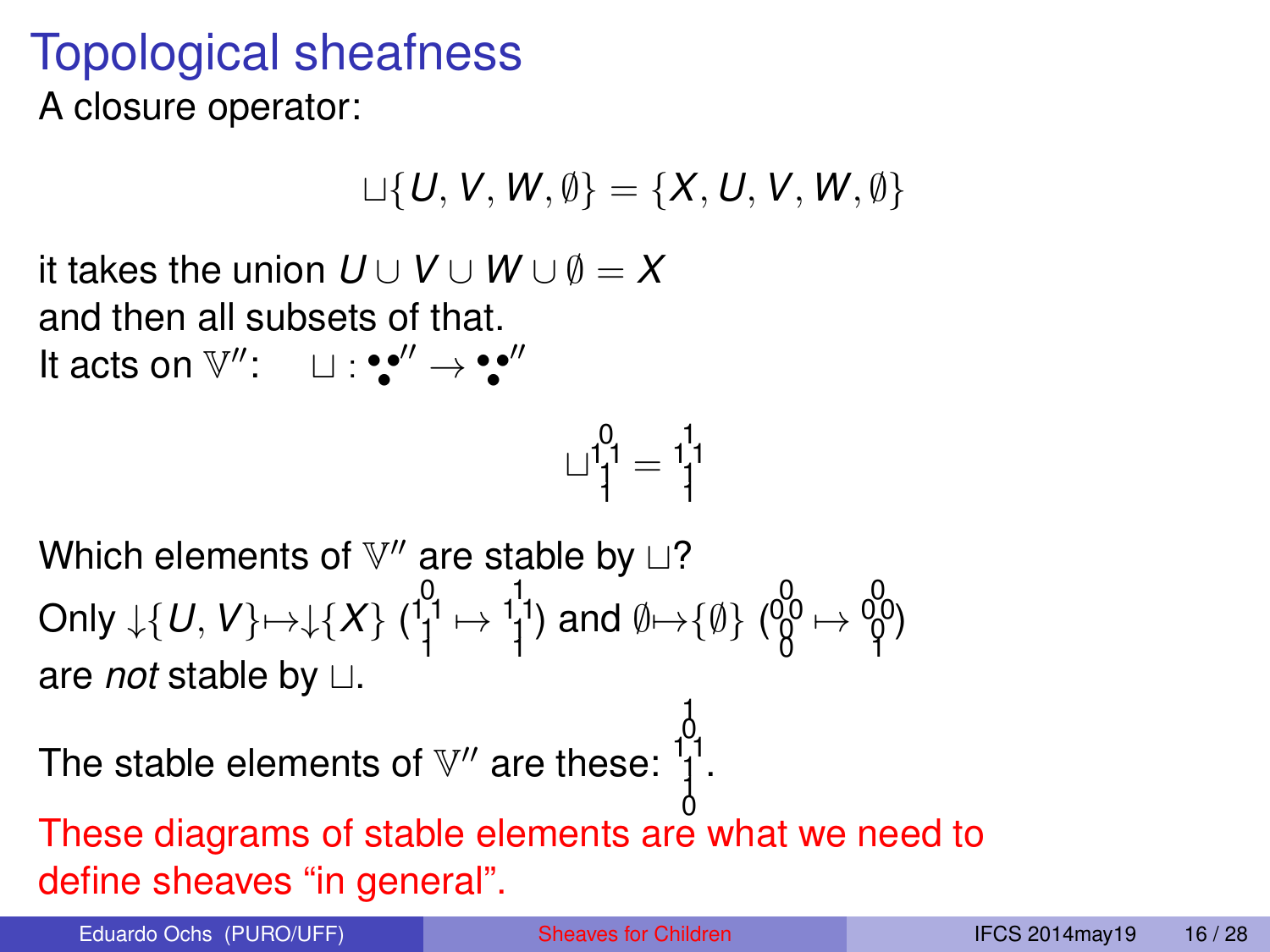# The evil presheaf

A presheaf  $\mathsf F$  in  $\mathsf{Set}^{{\mathcal{O}}(\mathbb{V})^{\mathsf{op}}}$ is simply a functor  $F: \mathcal{O}(\mathbb{V})^{\mathsf{op}} \to \mathsf{Set}.$ 



The evil presheaf  $E: \mathcal{O}(\mathbb{V})^{\mathsf{op}} \to \mathsf{Set}$ , above, fails to be in a sheaf in two ways: the compatible family  $\{e_U, e_V\}$  has two different glueings, the compatible family  $\{e_{U},e_{V}^{\prime}\}$  doesn't have a glueing.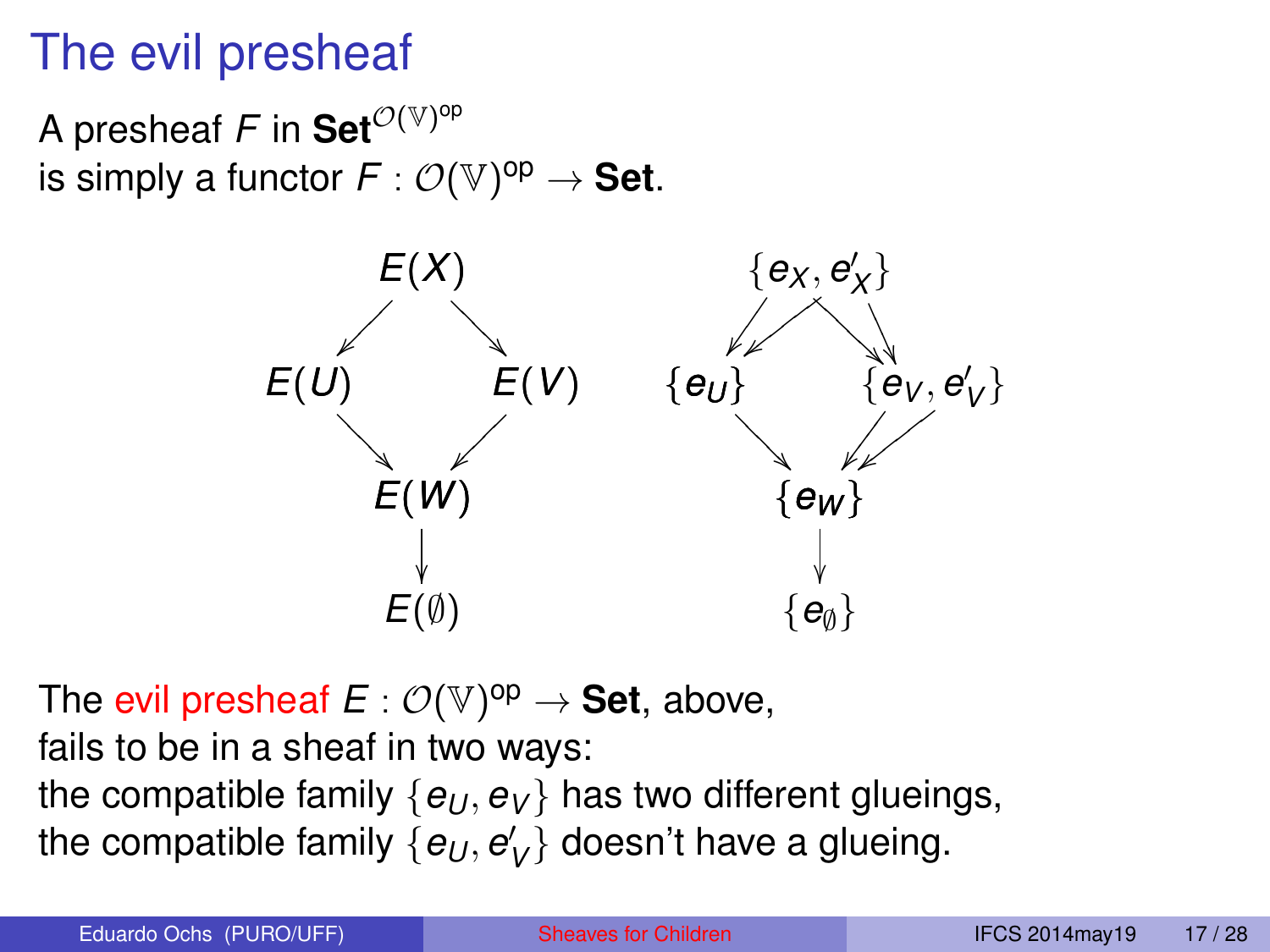# Dual operations

Due to we being in a finite / planar / etc case, several interesting operations have duals (adjoints):

- In finite DAGs the transitive-reflexive closure  $(A, R) \rightarrow (A, R^*)$ has an adjoint that keeps only the "essential arrows" of the graph;
- The "let the paint flow down" operation  $\downarrow^{0}_{0}^{0}_{1} = \frac{0}{1}^{0}$ 
	- has an adjoint  $0_1^0$   $\mapsto \begin{matrix} 0\ 1\end{matrix}$  that returns the "generators"of an open set;
- Each closure operator like  $U \mapsto \cup U$  has an adjoint that returns the smallest equivalent cover...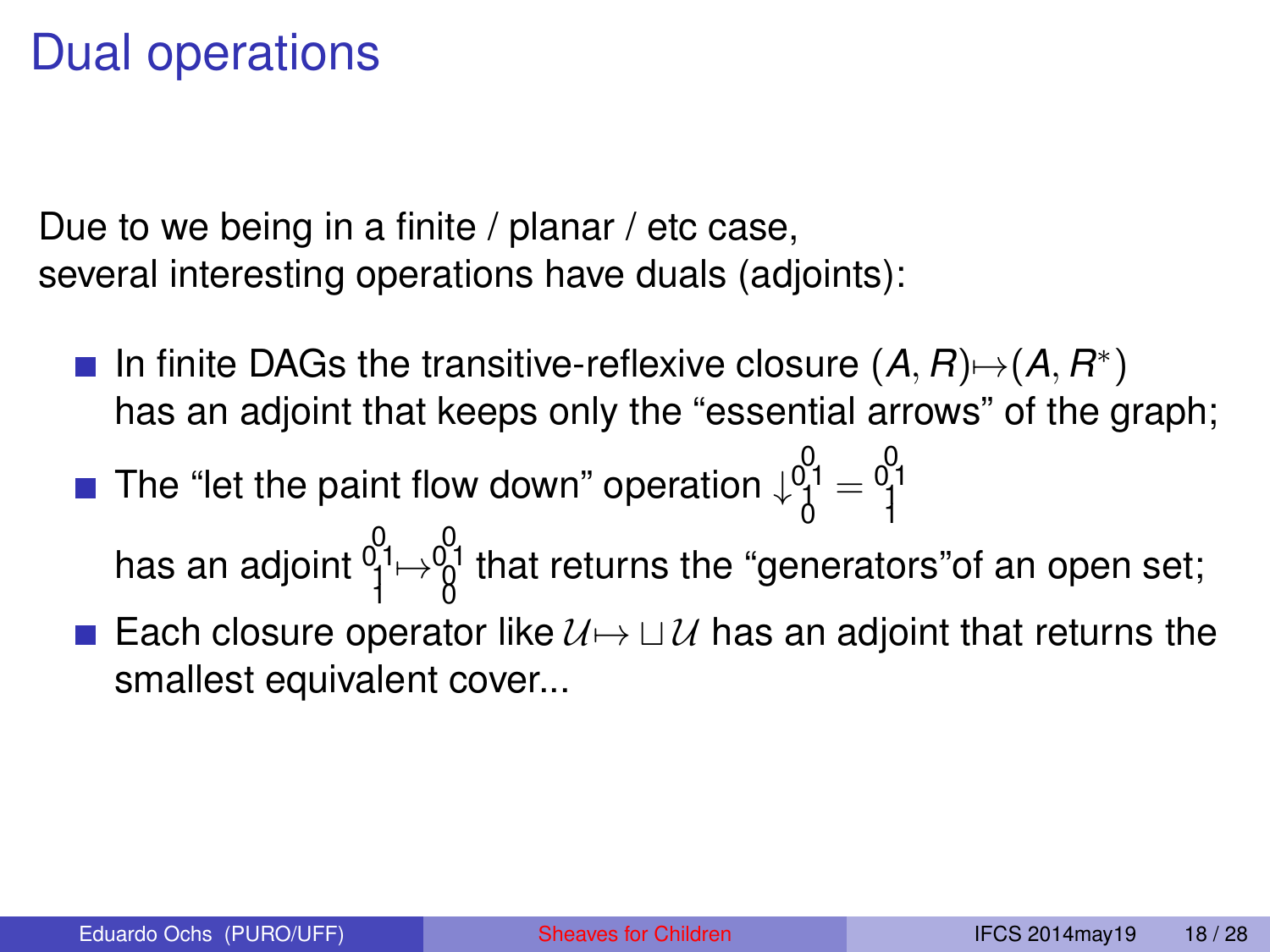Where are the theorems? Not here! Why???

Because this is "for children" -

we are focusing on the tools to let people check particular cases... and this *complements* [Bell 1988] and my IDARCT paper, that explains how to do theorems and archetypal cases in parallel

Slightly more advanced things:

- CCCs and Heyting Algebras;  $( \land Q ) \dashv (Q \rightarrow )$
- presheaves of the form **Set**<sup>D</sup> as toposes
- $\blacksquare$  the classifier object of a Set<sup> $\mathbb D$ </sup>
- **other modalities (besides**  $\Box$ **) in a Set**<sup>D</sup>
- all logical properties of modalities follow from three axioms
- operations on the lattice of modalities
- **■** forcing
- sheafification
- $\blacksquare$  geometric morphisms between toposes I need help here  $=(\blacksquare)$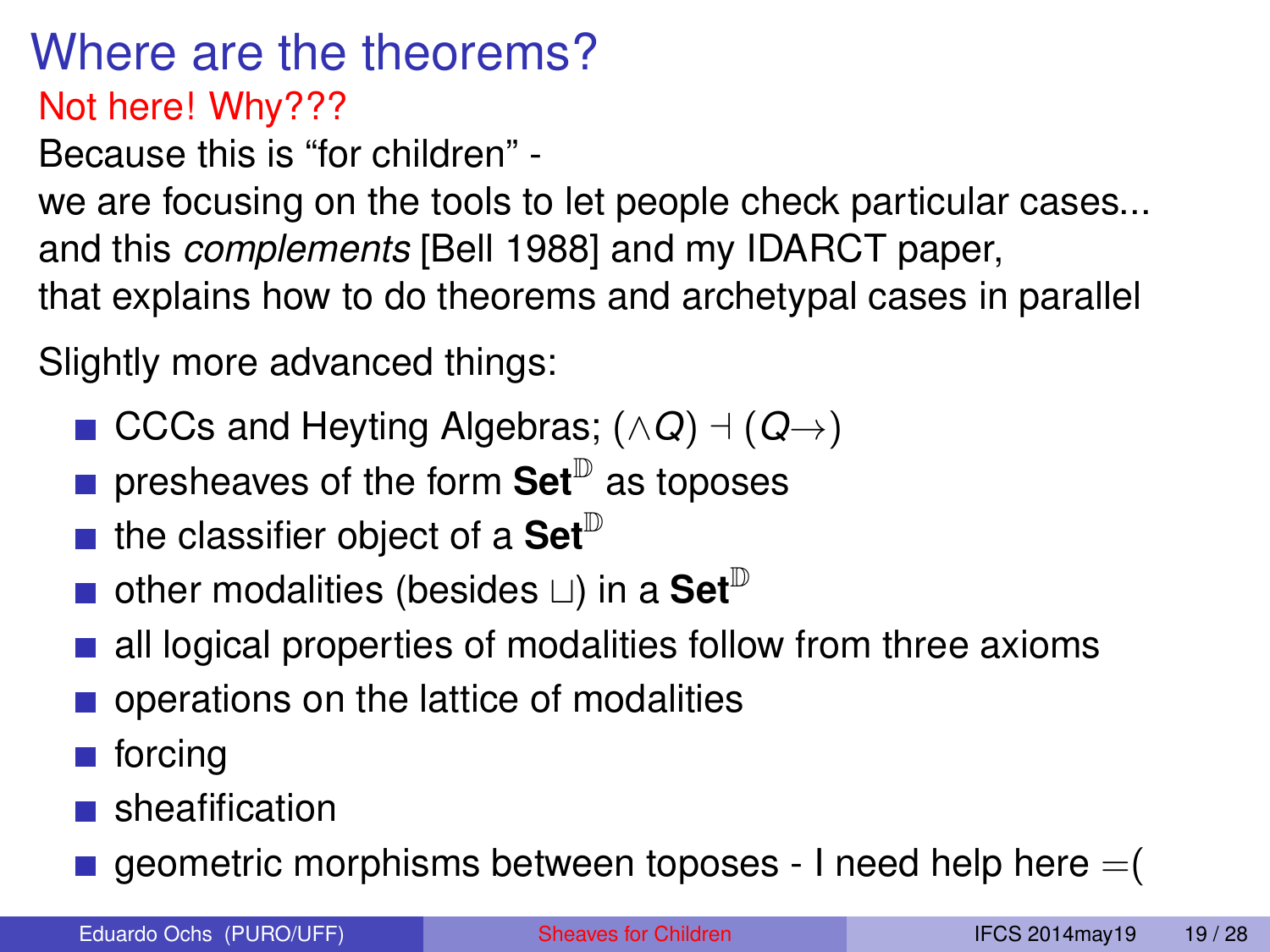#### ZHAs

A *ZHA* is a ZSet that is a Heyting Algebra i.e., one whose points are intuitionistic truth-values, and where we have the logical operations  $\land$ ,  $\lor$ ,  $\rightarrow$ , etc defined on them, obeying the right equations...

...but this is how we want to *use* ZHAs. Let's see a *visual* characterization of ZHAs.

(See the handouts)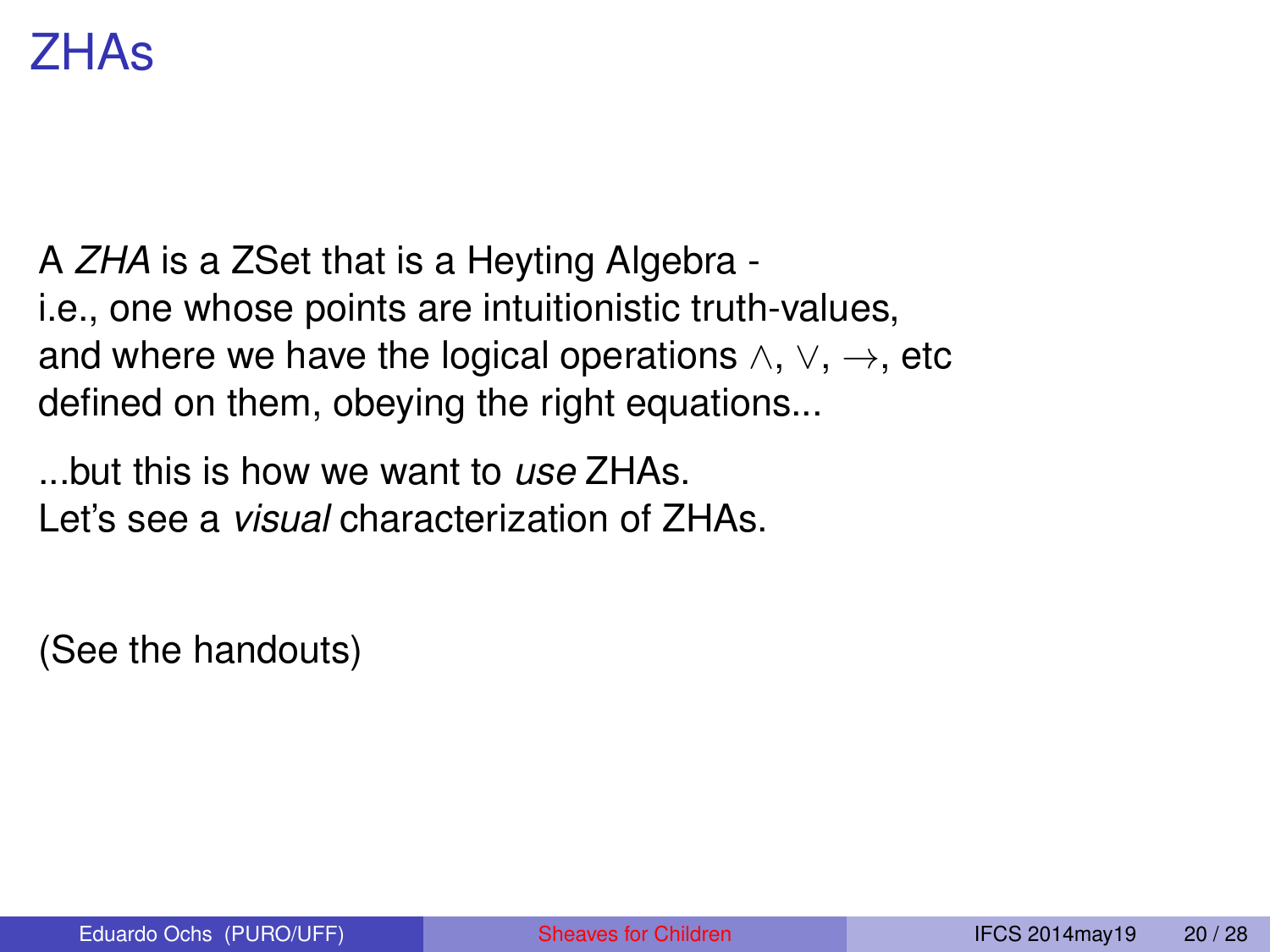# ZHAs: definition

Def: a ZSet *D* is a ZHA iff it obeys these five conditions:

ZHA<sup>1</sup> The non-empty lines of *D* are sequential ZHA<sup>2</sup> *D* has one top element and one bottom element  $ZHA_{3L}$  The left wall of *D* can be traversed by black pawns moves<br> $ZHA_{3R}$  The right wall of *D* can be traversed by black pawns move The right wall of *D* can be traversed by black pawns moves  $ZHA<sub>4</sub>$  Each line of *D* is made of consecutive same-parity points ZHA<sup>5</sup> All points in each wide region of *D* have the same parity

(The bottlenecks of *D* divide it into regions with a top element and a bottom element. A region whose lines are a bottleneck, one or more non-bottlenecks, and another bottleneck is a "wide region").

(If these look like six conditions, let  $ZHA_3$  be "both the left wall and the right wall of *D* can be traversed by black pawns moves")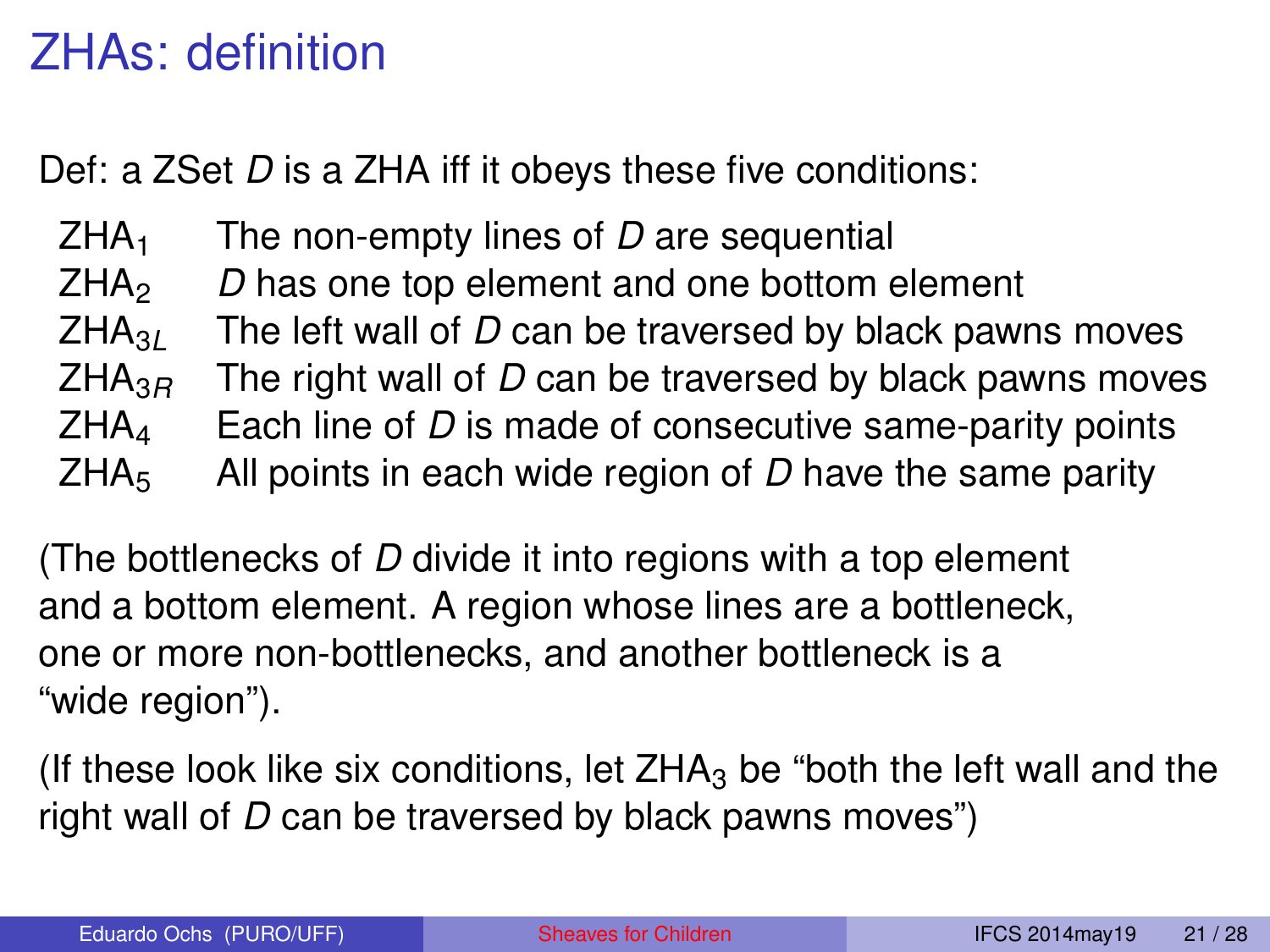### Definitions for ZHAs

height<sub>*D*</sub><br>Line<sub>*D*</sub>(*y*) is the *y* coordinate of the uppermost points of *D*. is all points of *D* whose *y* coordinate is the given *y*. Lines<sub>*D*</sub> is the set of all *y*s such that  $\text{Line}_D(y)$  is non-empty.  $L_D(y)$  is the *x* coordinate of the leftmost point in Line<sub>D</sub> $(y)$ .  $R_D(y)$  is the *x* coordinate of the rightmost point in Line<sub>D</sub> $(y)$ .  $W_D(y)$  is  $R_D(y) - L_D(y)$ .  $B_D$  is the set of all ys such that  $Lines_D(y)$  has exactly one point; these points are the bottlenecks of *D*. LW<sub>D</sub> is the left wall - the set of points of the form  $(y, L_D(y))$  $RW<sub>D</sub>$  is the right wall - the set of points of the form  $(y, R<sub>D</sub>(y))$ *D* is the set of generators of *D* - formally, the points  $(x, y) \in D$  such that exactly one of the points (*x* − 1, *y* − 1), (*x*, *y* − 1), (*x* + 1, *y* − 1) belongs to *D*.

 $L_D$ ,  $R_D$ ,  $W_D$ : Lines $D \rightarrow \mathbb{N}$ . "Lines" here are horizontal lines in  $\mathbb{N}^2$ .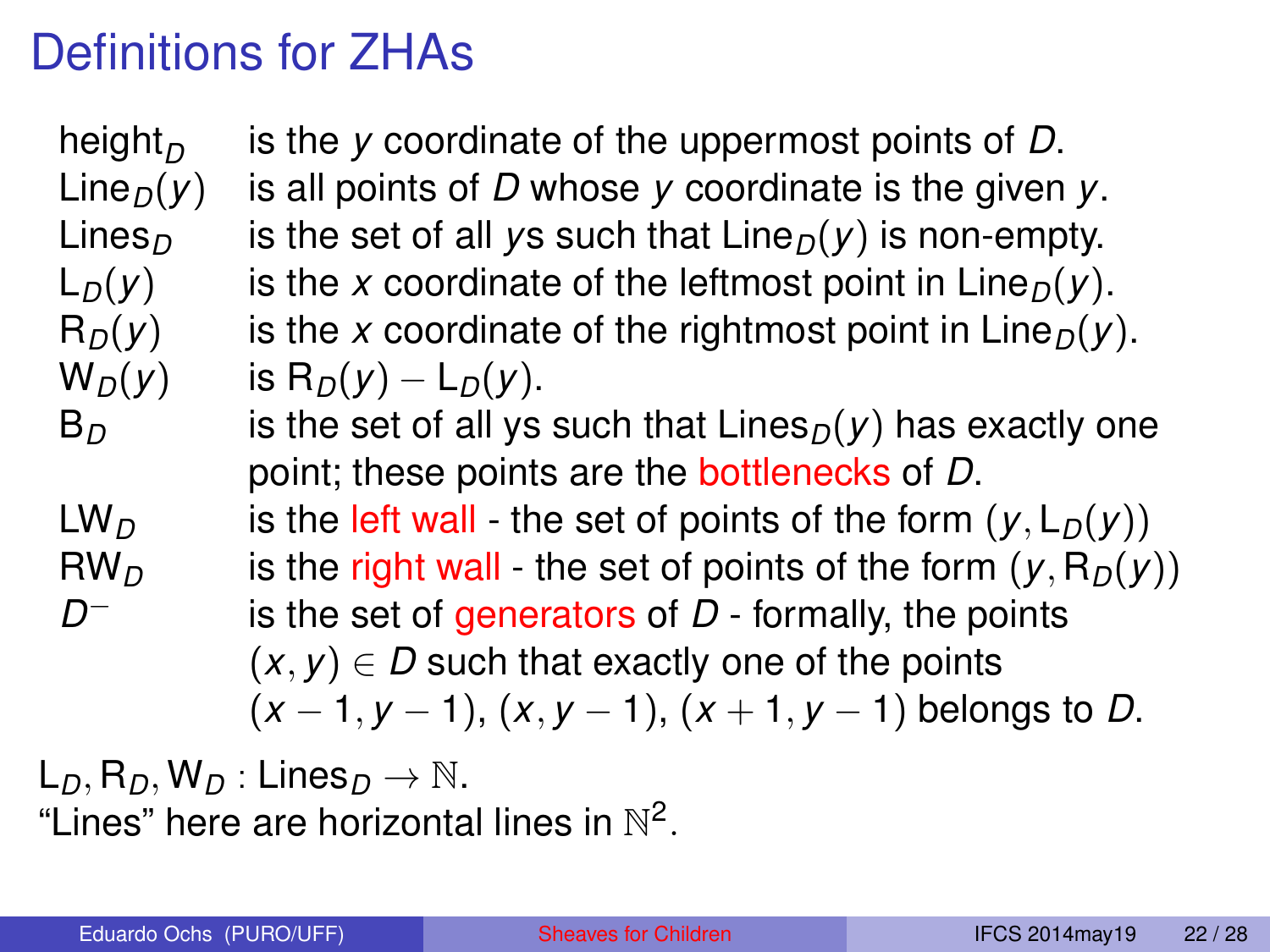# Definitions for ZHAs (2)

The line *y* is a bottleneck (of *D*) when  $\text{Lines}_D(y)$  has exactly one point The line *y* is a wide when Lines<sub> $D$ </sub>(*y*) has more than one point

| $B_D$                  | is the set of the $(y$ coordinates of) bottlenecks of $D$ .                                      |
|------------------------|--------------------------------------------------------------------------------------------------|
| CB <sub>D</sub>        | is the set of $(y \text{ coords of pairs of})$                                                   |
|                        | consecutive bottlenecks of D                                                                     |
|                        | Formally: $(y_0, y_1) \in CB_D$ iff $([y_0, y_1] \cap B_D) = \{y_0, y_1\}$                       |
| CCB <sub>D</sub>       | is the of close consecutive bottlenecks of D                                                     |
|                        | Formally: $(y_0, y_1) \in \text{CCB}_D$ iff                                                      |
|                        | $(y_0, y_1) \in CB_D$ and $y_1 - y_0 = 1$                                                        |
| DCB <sub>D</sub>       | is the of distant consecutive bottlenecks of D                                                   |
|                        | Formally: $(y_0, y_1) \in \text{CCB}_D$ iff                                                      |
|                        | $(y_0, y_1) \in CB_D$ and $y_1 - y_0 \ge 2$                                                      |
| $\text{Reg}_D(y0, y1)$ | is the region of all points $(x, y) \in D$ with $y_0 \le y \le y_1$ .                            |
| WideRegs <sub>n</sub>  | is the set of all wide regions of D                                                              |
|                        | Formally: WideRegs <sub><math>D</math></sub> = Reg <sub><math>D</math></sub> (DCB <sub>D</sub> ) |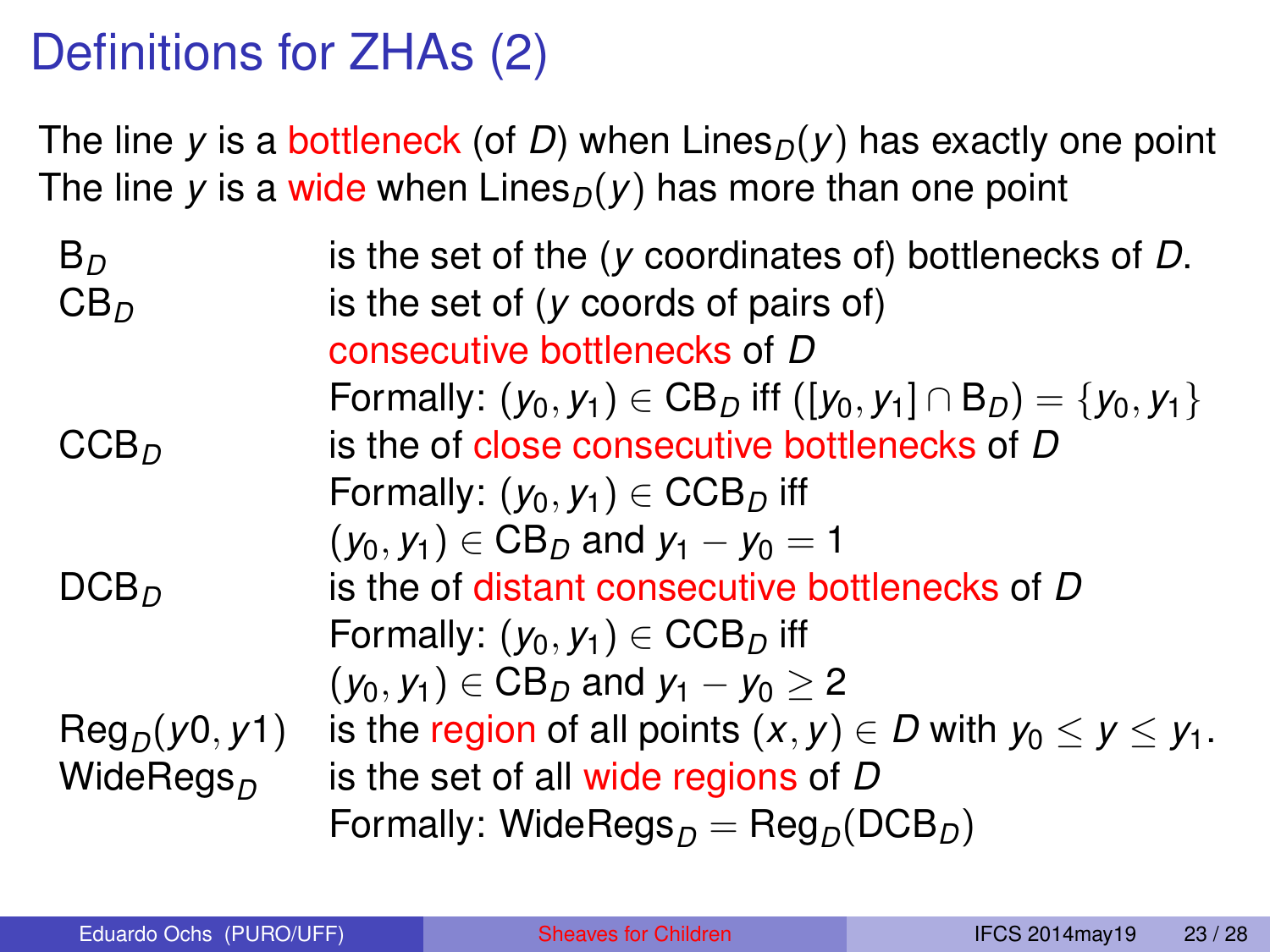# ZHAs: definition (again, but this time formally)

Def: a ZSet *D* is a ZHA iff it obeys these conditions:

- ZHA<sup>1</sup> The non-empty lines of *D* are sequential Formally:  $\mathsf{Lines}_D = \{0, 1, ..., \mathsf{height}_D\}$
- ZHA<sup>2</sup> *D* has one top element and one bottom element  $\textsf{Formally: } \{\textsf{0}, \textsf{height}_D\} \subset \textit{B}_D$
- ZHA3*<sup>L</sup>* The left wall of *D* can be traversed by black pawns moves Formally:  $L_D(y + 1) - L_D(y) \in \{-1, 0, 1\}$  whenever defined
- ZHA3*<sup>R</sup>* The right wall of *D* can be traversed by black pawns moves Formally:  $R_D(y + 1) - R_D(y) \in \{-1, 0, 1\}$  whenever defined
- $ZHA<sub>4</sub>$  Each line of *D* is made of consecutive same-parity points Formally: Line<sub> $D$ </sub> $(v)$  =

$$
\{(a=L_D(y),y),(a+2,y),(a+4,y),...,(R_D(y),y)\}
$$

ZHA<sup>5</sup> All points in each wide region of *D* have the same parity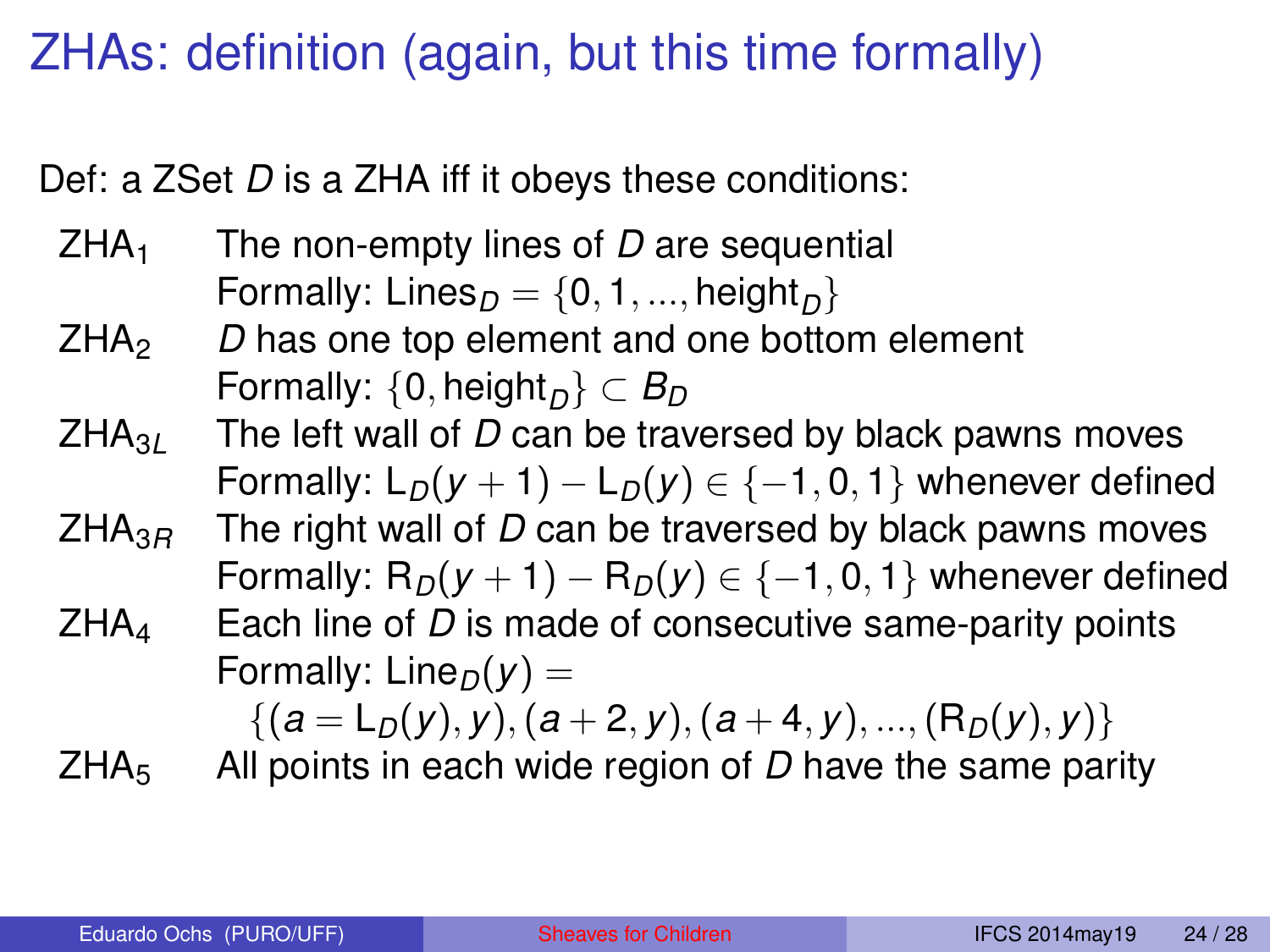# *D*<sup>−</sup> as a DAG (not necessarily a ZDAG)

For each ZDAG *D* its subset of generators, *D* − (the points of *D* with exactly one black pawn move going out) has a natural partial order in it, obtained by restricting the partial order in *D*...

 $(D, BPM^*(D) \rightarrow (D^-, BPM(D)^* \cap (D^- \times D^-))$ 

When *D* is a ZHA this order on *D* <sup>−</sup> is generated by a set of arrows that is very easy to draw -

draw an arrow from each point of the left wall to the next one, draw an arrow from each point of the right wall to the next one, draw inter-wall arrows (which will always be 45◦ ) like this:

[See the handouts]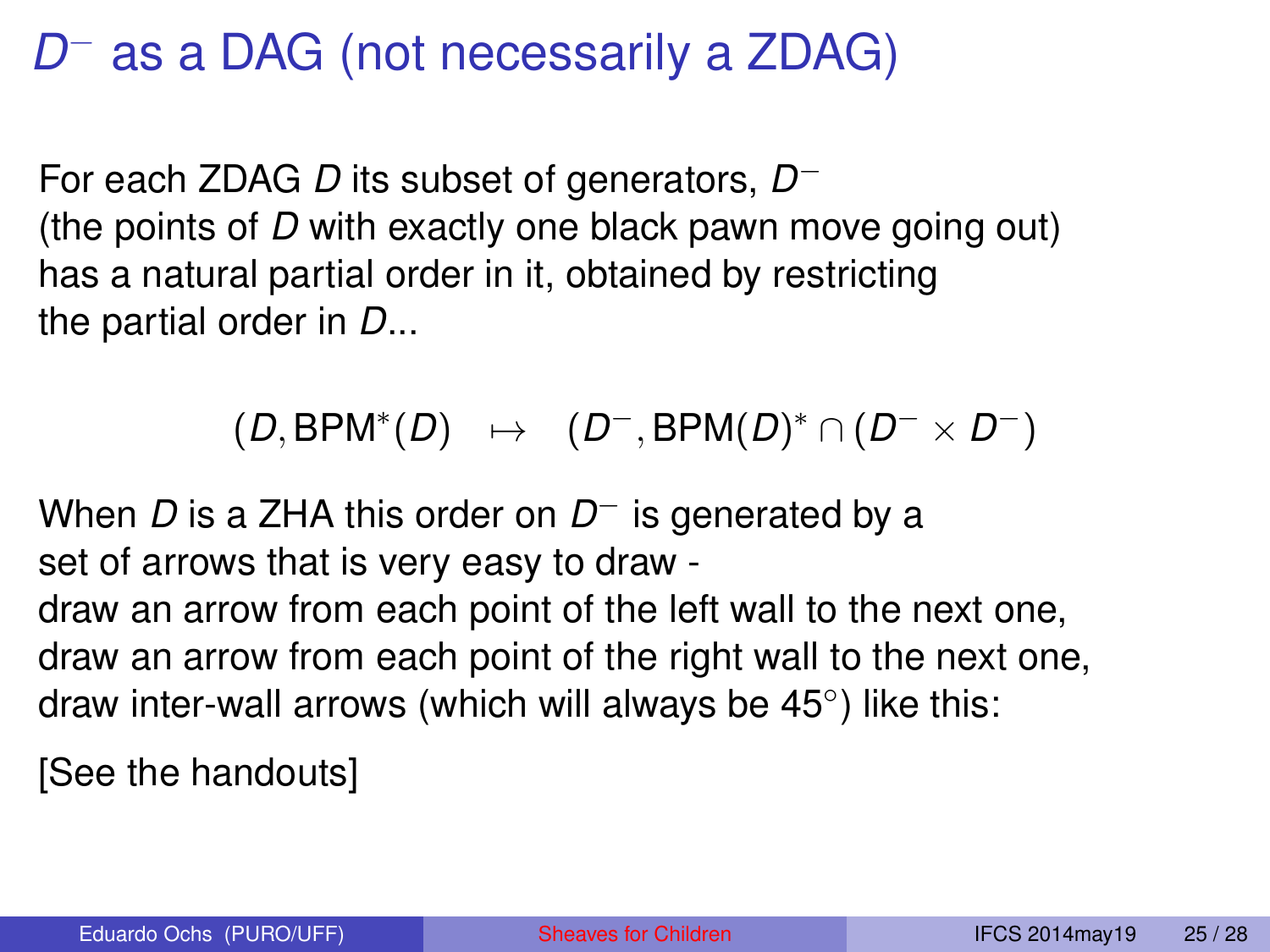# *D*<sup>−</sup> as generators

This gives us a notion of stable subsets of *D* −, and thus a topology on *D* −. (*D* <sup>−</sup>, O(*D* <sup>−</sup>)) is a topological space, which lets us construct (*D*<sup>−</sup>)′...

```
When D is a ZHA we have (D^-)' \cong D.
How?
```
We have

a natural function from *D*<sup>−</sup> to *D*, a natural function from  $O(D^-)$  to  $D$ , a natural function from *D* to  $O(D^-)$ ,

[See the handouts]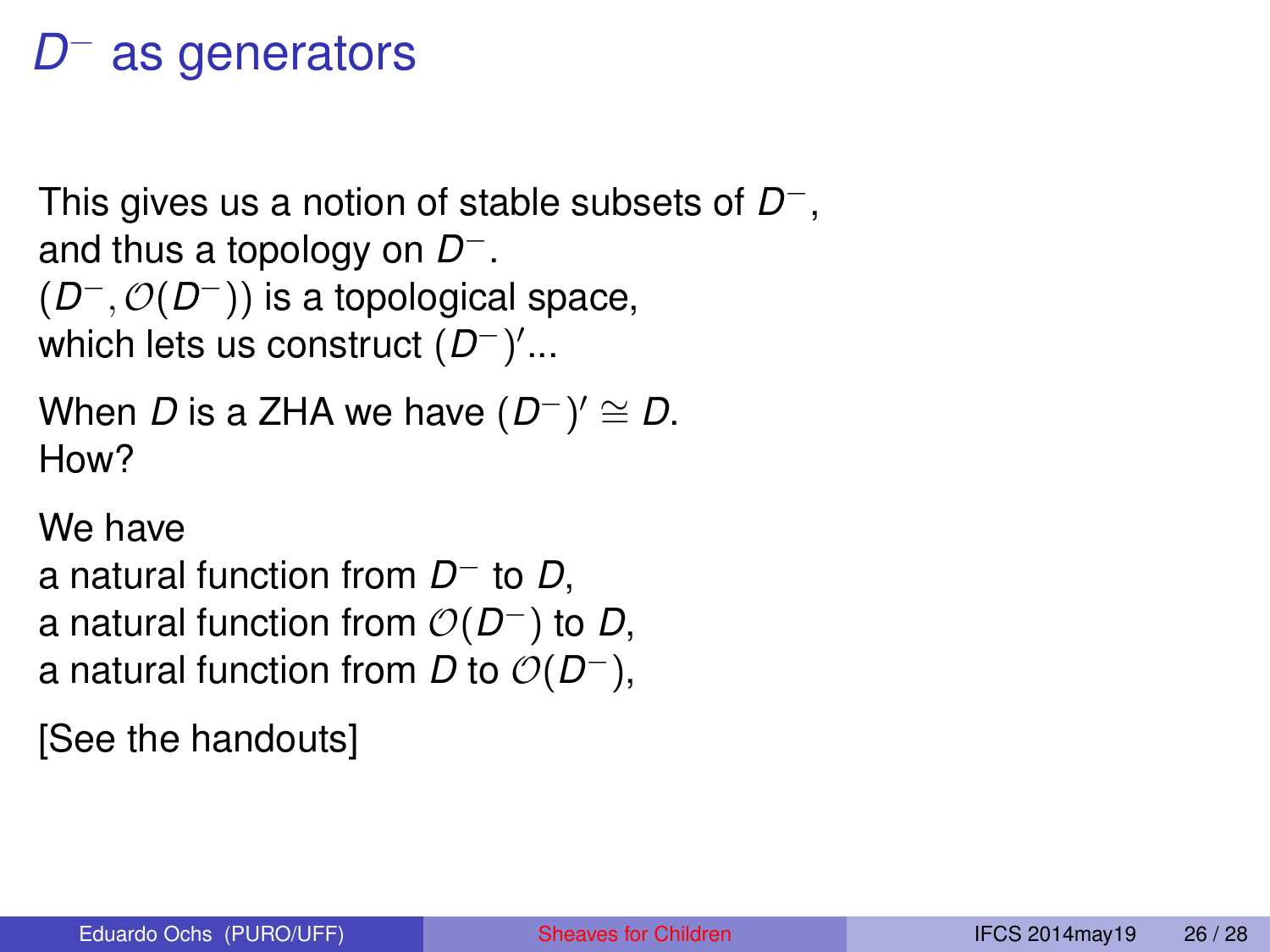#### ZHAs are sets of truth-values

Theorem 1: every ZHA *D* is isomorphic to O(*D* <sup>−</sup>). Theorem 2: every ZHA *D* is a Heyting Algebra. Theorem 3: a ZSet *D* is a Heyting Algebra iff it is isomorphic to O(*D* <sup>−</sup>). Theorem 4: a ZSet *D* is a Heyting Algebra iff it is a ZHA "with some (or no) corners tucked in".

[To do: describe the iso in theorem 1]